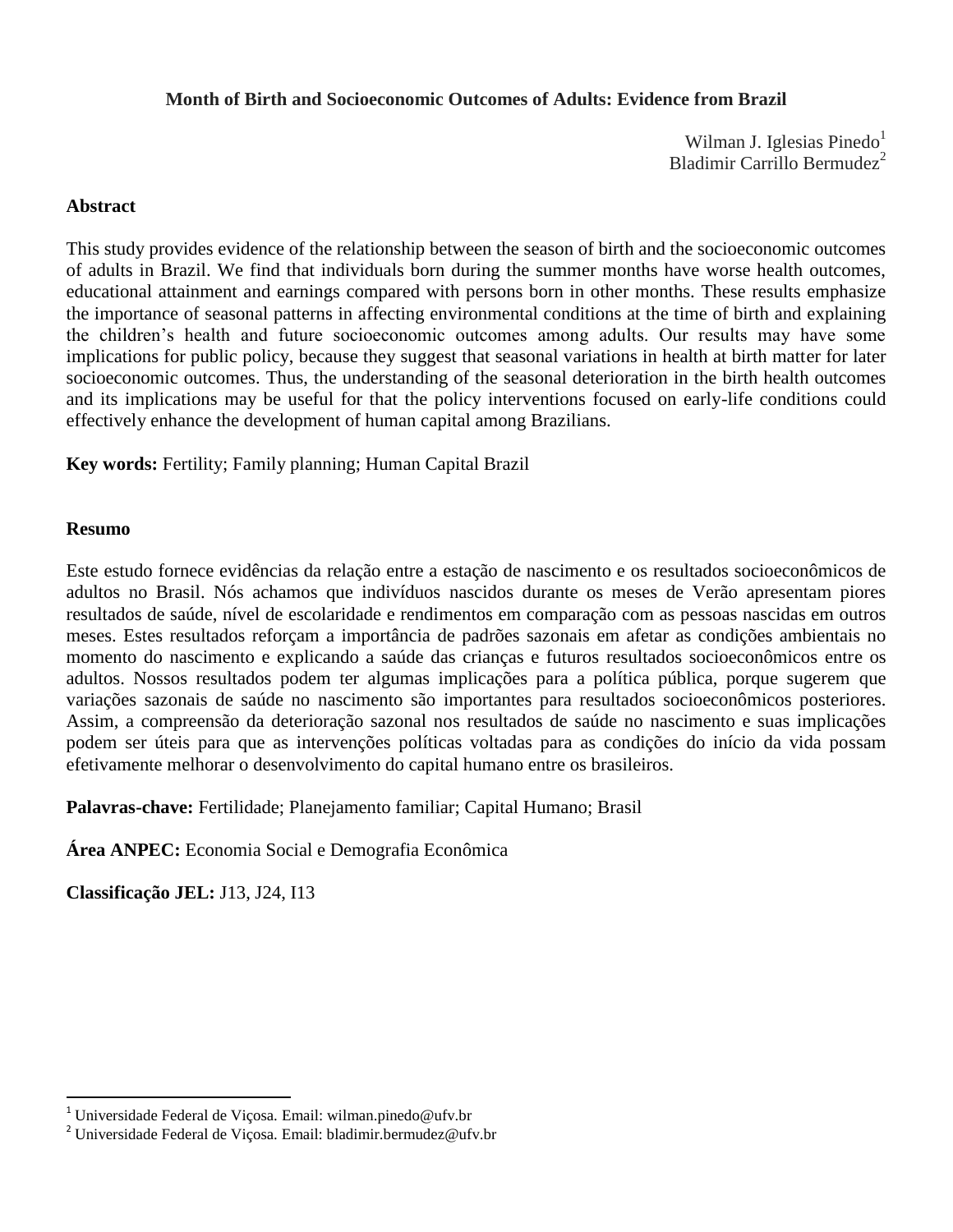# **1. Introduction**

Several studies have investigated the relationship between season of birth and socio-economic outcomes in adulthood. These studies have documented that individuals born in certain months have higher educational attainment, better health conditions and higher earnings (Buckles; Hungerman, 2013; Do; Phung, 2008). To explain this seasonal pattern, the literature has used the fetal origin hypothesis, which states that poor environmental conditions *in utero* have persistent health effects (ALMOND; MAZUMDER, 2011; ALMOND, 2006; BARRECA, 2010). Since health is both a type of human capital and a contributor to other forms of human capital (BECKER, 2007), an implication of fetal origin hypothesis is that the period in the uterus is a key timing where are shaped future abilities and, thereby, the earning pathways (ALMOND; CURRIE, 2011). Thus, it has been argued that the seasonality of birth in adult outcomes is explained by seasonal patterns in nutrition and disease conditions *in utero*. In the seasons with higher temperatures, the spread of certain diseases may be favored, adversely affecting fetal health (BARRECA, 2010). Furthermore, in some countries, agricultural productivity may be adversely affected in certain seasons of year due to weather conditions, which could lead to inadequate nutrition due to lower food production and less variety of diet.

Naturally, alterative arguments have emerged to explain the seasonality in adult outcomes. It has been argued that the families can planning the conception of their children based on cultural patterns, the involvement of the mother in agricultural activities, and the seasonality of marriages. To the extent to which the high socio-economic status families are likely to have a better planning, seasonal patterns in adult outcomes may simply reflect the family background. There is evidence consistent with this view. Lam and Miron (1994) show that in summer the number of conceptions is lower in the souther U.S. Panter-Brick (1996) finds empirical evidence suggesting that seasonality in the number of pregnancies is explained by seasonality in marriages, and marital disruptions related to the male outmigration in Nepal. More generally, Buckles and Hungerman (2013) show that infants that born at different times of the year in US are conceived by women with different socio-economic characteristics. Yet, there is no definitive consensus on the reasons why individuals born in certain months have better socio-economic outcomes in adulthood. Whether seasonal patterns in socio-economic outcomes are due to seasonality in environmental conditions or family planning, this would have implications for the debate on if interventions during the prenatal period are more or less effective in increasing human capital.

Most of the evidence documenting a relationship between season of birth and adult outcomes is focused in developed countries. Remarkably, the existing studies for developing countries use a limited number of adult outcome measures and relatively small samples, which has limited the development of clear stylized facts. The question is of particular interest for developing countries. Early-life conditions may be a more important determinant of adult outcomes in developing countries due to health insults are more frequent, and the ability to remedy is more limited (CURRIE; VOGL, 2013). This suggests that seasonality patterns in adult outcomes are likely to be more pronounced in these countries. In addition, the analysis for developing countries may differ substantially due to differences in climatic conditions. Thus, to extrapolate estimates from developed countries could lead to less accurate policy designs

This paper presents new evidence of the relationship between season birth and long-term outcomes in the Brazilian context. We explore a dimension of adult outcome that is prevalent in developing countries and has not been previously examined by the literature. Besides examining whether there is seasonality in socioeconomic outcomes such as education, wages, employment and height, we also investigated the existence of seasonal patterns in informal employment. In the context of high informality, employment status is unlikely to be a good measure of success in the labor market. In developing countries like Brazil, a job with a registered contract and contribution to social security might be a more appropriate indicator of success in the labor market because it reflects better wages and greater employment stability. We also explore whether there is seasonality in height, which is a measure directly related to nutrition and health conditions during childhood. Differently from many previous studies, our analysis is based on several waves of a nationally representative survey with information on more than 1.5 million individuals, which allows us to obtain a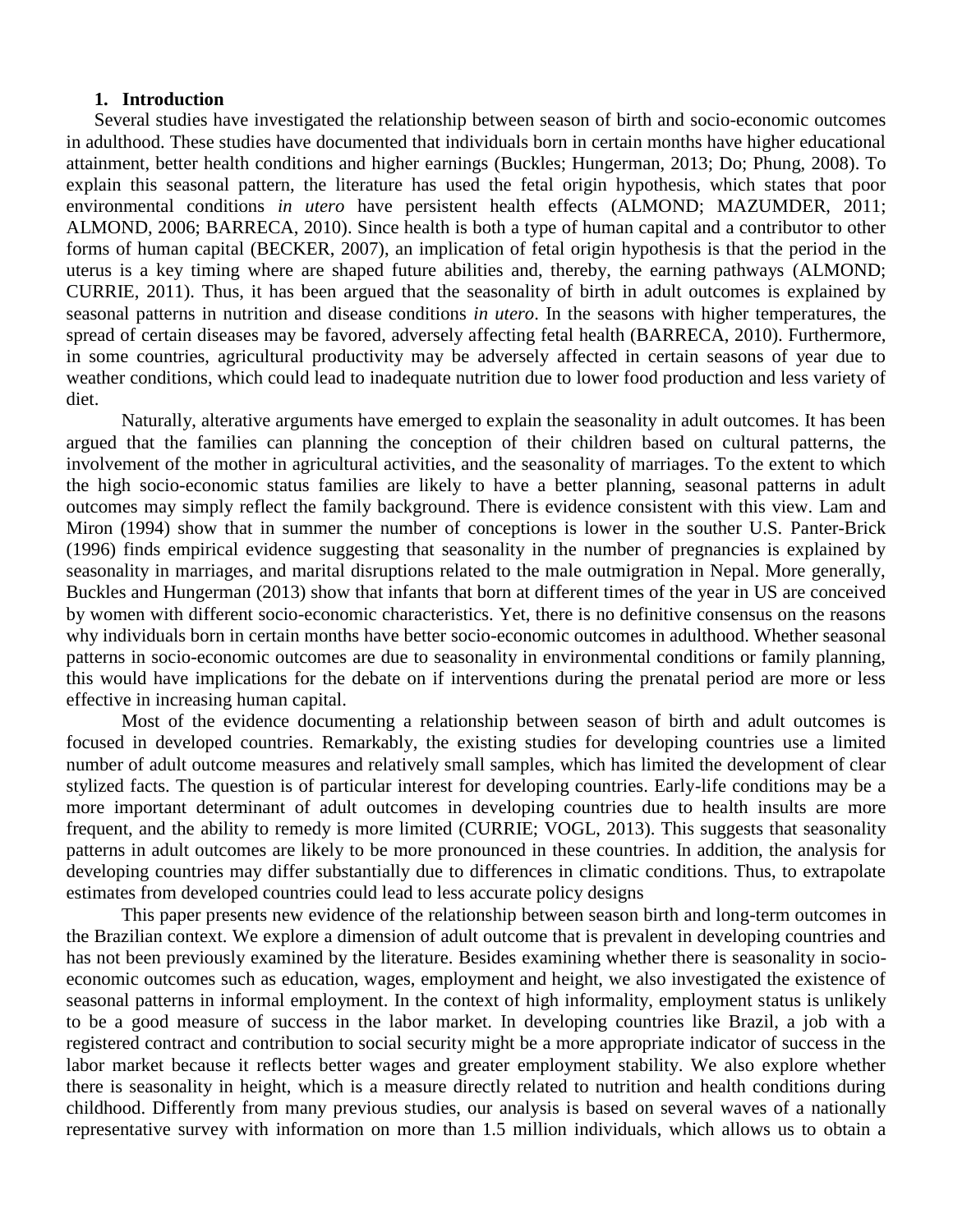large statistical power to detect any small effect. We also contribute to the literature by investigating potential mechanisms underlying the relationship between birth season and adult outcomes using natality data from a large number of births (about 32 millions of births). In particular, we investigate whether variations in the family background plays an important role.

To preview, we find that individuals born in the last months of the year have higher educational attainment, increased earnings, greater height, and lower likelihood of informal employment. We then investigated whether these results are consistent with seasonality in birth outcomes, which would provide evidence of pathways. We found that individuals born in the warm months are more likely to have better birth outcomes (measured by birth weight, length of gestation period and APGAR score).<sup>3</sup> In principle, these results suggest that variations in environmental conditions *in utero* may be an important explanation of the relationship between birth season and adult outcomes. However, our findings suggest that this relation is not the entirety of the story. Indeed, we found that individuals born in warmer months are likely to be conceived by mothers that are more educated, more likely to be married and less likely to be young. This suggests that family planning could also play a role.

As an attempt to disentangle these two channels, we investigated whether seasonal patterns in birth outcomes are affected when maternal characteristics are included as controls. We find that maternal characteristics have little influence on the seasonal patterns birth outcomes. This motivates our preferred interpretation that variations in environmental conditions *in utero,* such as the availability of food and the environment diseases, are the most important mechanism to explain seasonal patterns in adult outcomes. One implication of this is that part of inequalities in human capital and income may be explained by differences in the early health conditions. Thus, targeting interventions during the *in utero* period may contribute to reduce such inequalities.

At this point, we should emphasize that there are several caveats to our findings. First, it could be argued that poor environmental conditions *in utero* increase the rates of fetal death. If those surviving fetuses are the healthiest, then a selection bias could arise. Our main response to this concern is that to the extent that such selection bias is important, it will lead to a downward bias in the effect of birth season on adult outcomes. If it is so, our results showing large effects would become even more telling. Thus, we conservatively interpret our estimates as lower bounds of the true effect of birth season on later outcomes in life.

Second, our estimates represent the effect of the reduced form of the birth season. This generates alternative interpretations to our findings, and even though they have little empirical support, we cannot completely rule out them. Third, although our results suggest that variations in environmental conditions seem to play an important role, our analysis does not allow us to identify what specific type of environmental conditions are the most important. In particular, our analysis does not inform if the disease environment plays a more important role than variations in food production. Our approach provides only suggestive evidence of the combined effect of these channels. Fourth, it is unclear the degree of external validity for other developing countries. Taken together, our study is at least a clarion call for future research in this area.

The remainder of this paper is structured as follows. The following section presents a brief review of the mechanisms through which the season birth could be related to later outcomes in life. The third section describes the data used. The fourth presents the econometric model. The fifth section presents the empirical results. The sixth section presents empirical evidence on potential mechanisms. Finally, the seventh section concludes.

# **2. Linkages between Month-of-Birth and Later-Life Outcomes**

 $\overline{a}$ 

 $3$  The APGAR test is a clinical test that is given to the newborn in which five parameters are assessed. The parameters evaluated are muscle tone, respiratory effort, heart rate, reflexes and skin color. The test provides a total score between 0 and 10, where a higher score means more healthy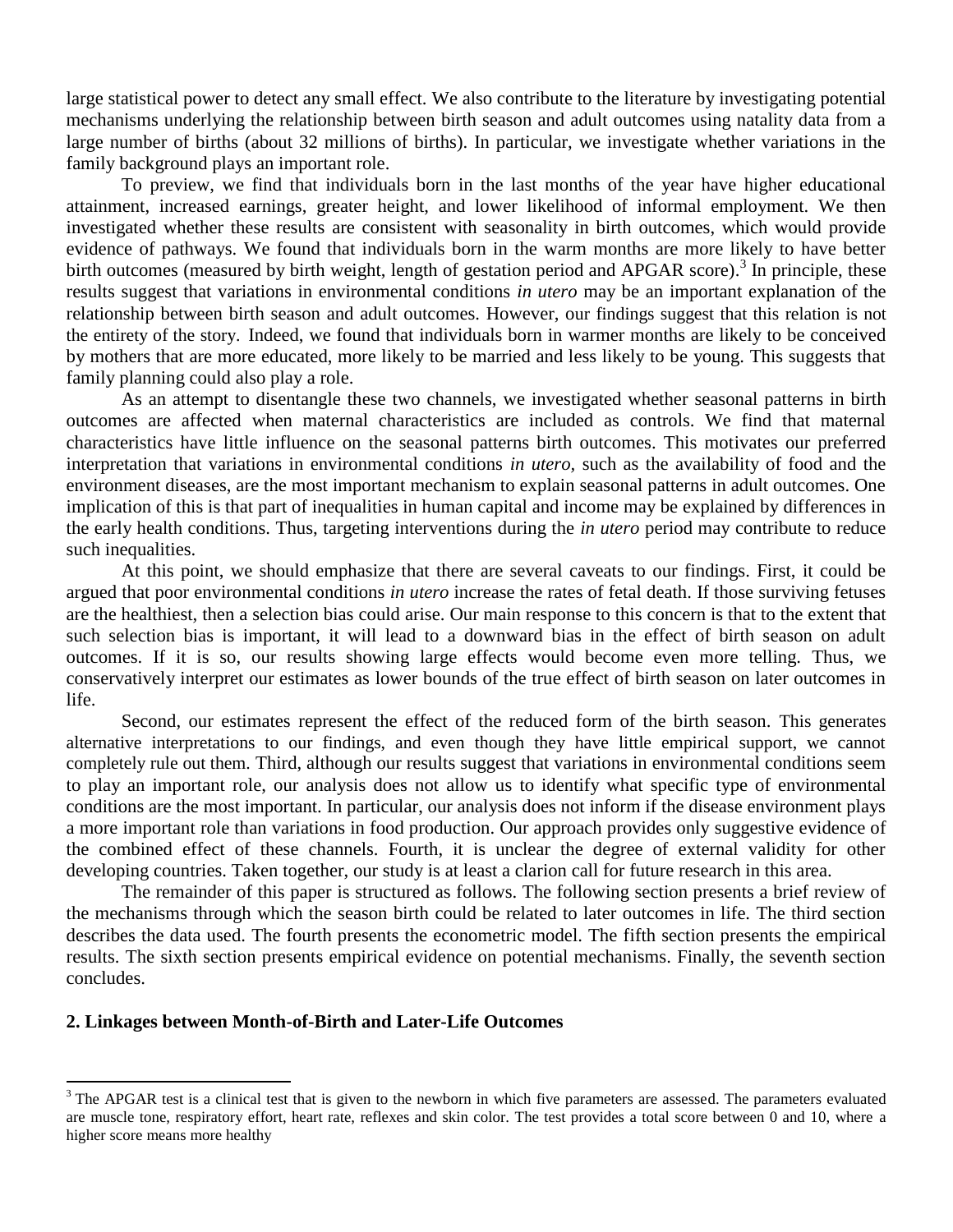In developing countries, literature have hypothesized that the seasonal patterns in later health outcomes are due to seasonal changes in nutrition, temperature (rainy and dry seasons in tropical regions) and infectious diseases. In particular, Lokshin and Radyakin (2012) formulate and test four hypotheses that might explain the relationship between the month of birth and health outcomes of young children in India: (i) the "nutrition-disease" hypothesis which attributes this variation to the higher prevalence of diseases and malnutrition during the rainy season; (ii) the "socio-economic" hypothesis which explains seasonal differences in birth for different socio-economic groups; (iii) the "elective survival" hypothesis which assumes the heterogeneity in the health composition of survived children; and (iv) the "unplanned pregnancy" hypothesis which associates the different seasonality of children"s health to the variation in health outcomes for planned and unplanned children (see Lokshin and Radyakin, 2012, and the references therein). Their results indicate that higher prevalence of malnutrition and/or wider exposure to diseases during the lean season is the most likely explanation for the observed pattern of variations in children's health by month-ofbirth. An important implication of such results is that prenatal and postnatal nutrition and the disease environment are relevant inputs or mechanism for children"s health outcomes.

We can draw from the four hypotheses of Lokshin and Radyakin (2012) to identify the main mechanisms underlying the relationship between month-of-birth and outcomes later in life. We extrapolate from these hypotheses to the potential channels through which the month of a individual"s birth is correlated with his/her later outcomes: disease-nutrition linkages, the socioeconomic status mechanism, the survivorship in early life and the unplanned pregnancy mechanism.

#### *2.1 Disease-Nutrition Linkages*

 $\overline{a}$ 

A vast amount of research spanning many scientific fields has investigated the relationship between month-of-birth and health outcomes, morbidity and mortality. Seasonality literature has consistently found that early exposure to infectious disease and/or nutritional deprivation can have long term severe consequences to health. The absence of infectious diseases and the adequate food supplies may work in synergy and is crucial for the children's growth (ALDERMAN; GARCIA, 1994). This channel is likely to operate via seasonal patterns of birth outcomes (such as birth weight and child height), i.e., associations between measures of early-life health and adult outcomes.<sup>4</sup>Lokshin and Radyakin (2012) find that children born during the monsoon months have worse health outcomes than children born during the fall and winter months. Their results indicate that seasonal variations affect the environmental conditions at the date of birth in India and determine the health outcomes later in life. Given that seasonal variation of the disease environment as well as prenatal and postnatal nutrition play an important role in determining health outcomes in early life (whether *in utero* or infancy)<sup>5</sup>, the health at birth can be related to later life outcomes (health, future schooling, employment and earnings). In other words, "healthy children tend to become healthy and wealthy adults" (Almond and Currie, 2011).

Most of the literature on this topic has focused on the developed nations of the world. Almond (2006) linked data on adult outcomes to data on the affected cohort by health shock of the 1918 Influenza Pandemic and found that children of infected mothers were more likely to be disabled and experienced lower educational attainment and wage. Other studies find similar long-term damage for prenatal exposure to pandemic influenza in Great Britain (KELLY, 2011), Switzerland (NEELSEN; STRATMANN, 2011), Brazil (NELSON, 2010), United States (BROWN, 2011) and Taiwan (LIN; LIU, 2014). In particular, Lin (2011) used geographic variation in mortality as an indicator for the intensity of prenatal influenza exposure in Brazil and found that affected population achieve fewer years of schooling, lower wages and likelihood to be

<sup>4</sup> Reviews of the literature are in Lee et al(2006),Strand et al(2011), and Chodick et al.(2009). See also Currie and Schwandt 2013, and the references therein. For reviews of the literature in developing countries, see Currie and Vogl (2013).

 $<sup>5</sup>$  See Doblhammer and Vaupel(2001) and Lokshin and Radyakin (2012).</sup>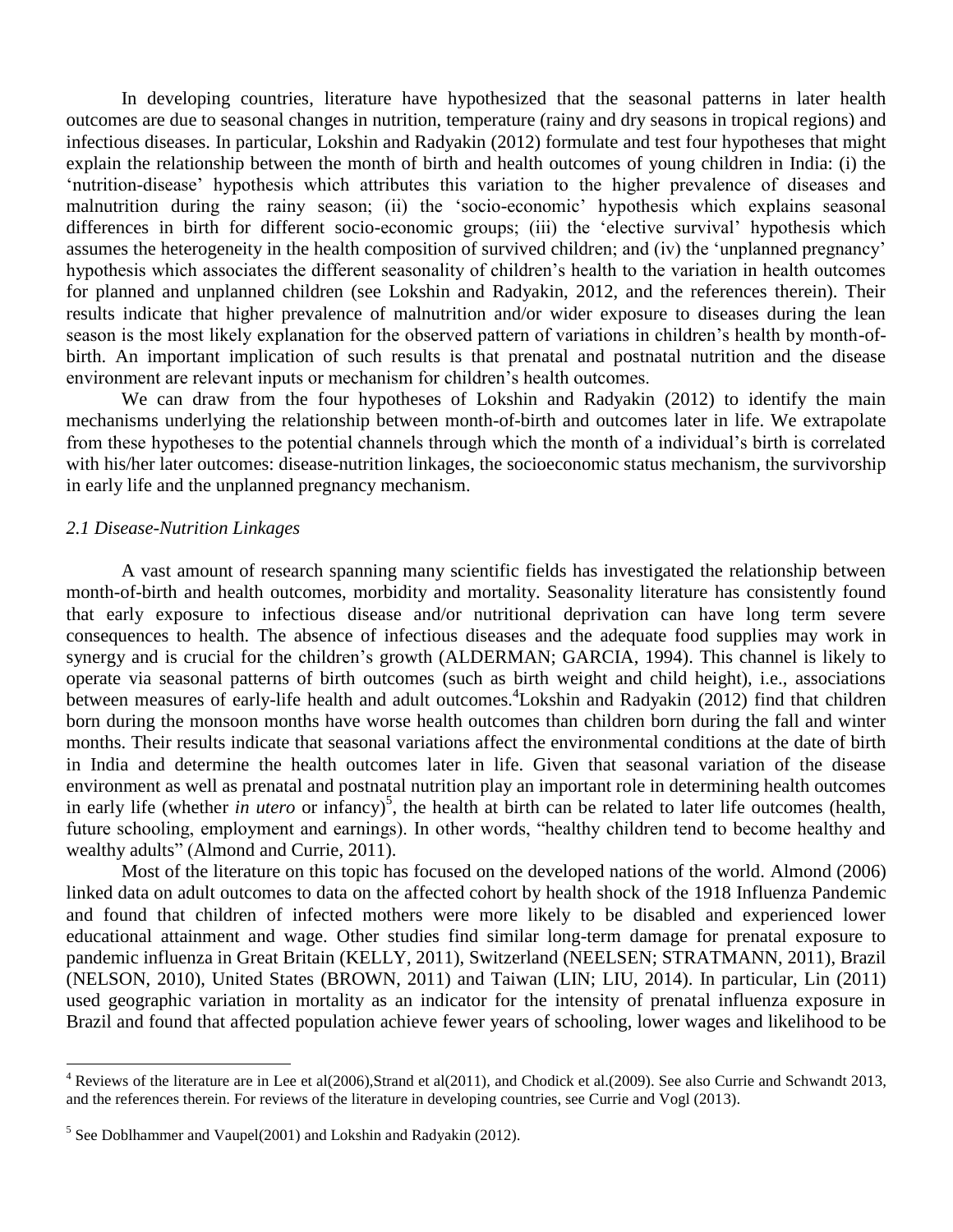employed. Bleakley (2010) estimates that total eradication of malarial infections increased subsequent literacy and adult income but mixed results for years of schooling.

A number of recent studies examine the long-term effects of nutrition at particular critical periods. Field et al., (2009) examine the effect of fetal exposure to iodine supplementation (a prenatal beneficial shock) in Tanzania and find large, robust and positive impact on educational attainment. Empirical evidence from Guatemala provides strong support for the effect of children"s nutritional supplements in stimulating high-level of cognitive ability and schooling attainment (BEHRMAN et al., 2009) and increasing wages by 46% (HODDINOTT et al., 2008). On the other hand, Almond and Mazumder (2011) found evidence that diurnal fasting during pregnancy (due to the Ramadan fast which is longer during summer months) increases the likelihood of adult disability with largely effects for mental/learning disabilities. In economics, research exploiting variations in infectious disease comprise seasonal variation in infections (COSTA; LAHEY, 2005) and improvements in reducing the burden of infectious disease such as typhoid and measles (CASE; PAXSON; ISLAM, 2009). In particular, Barreca (2010) examines that early-life malaria exposure can account for as much as 25% of the difference in long-term educational attainment between malaria afflicted and non-afflicted cohorts born in the early 20th Century. Likewise, there is evidence of the possible effects of maternal stress on infant health (see, e.g.,Aizer et al., 2009). For instance, Stoecker(2010) estimates negative effects of extreme cold during pregnancy on adult test scores in vulnerable populations.

Finally, there is evidence that the height and weight (indicators of health and nutritional status) of individuals are influenced by their month of birth in Japan (Tanaka et al., 2007) in Poland (Shephard et al., 1979; Kościński et al., 2004). As argued by some of the literature on this topic, adults who were born heavier or taller fare better on a range of cognitive and socioeconomic outcomes (see, e.g., Steckel 2008; Currie 2009). <sup>6</sup>There is also evidence of the link between height and various measures of wellbeing and success in the development economics literature (CURRIE; VOGL, 2013). It has long been recognized that taller individuals are more productive for being stronger and healthier (Haddad and Bouis 1991), Thomas and Strauss (1997), hold jobs of higher status and, on average, earn more than other workers because they are smarter (CASE; PAXSON; ISLAM, 2009).<sup>7</sup>

## *2.2 The Socioeconomic Status (SES) Mechanism*

 $\overline{a}$ 

Women who give birth in different times of year are likely to have different socioeconomic characteristics. In other words, the well known association between month of birth and adult outcomes may not be purely due to natural phenomena that take place after conception, but may be largely determined by differences in fertility patterns across socioeconomic groups. This seasonality pattern may play an important role in determining the correlation between children"s health outcomes and their months-of-birth. A reasonably explanation for this link is the difference in endowments of the children born in certain seasons and who come from better-educated and/or wealthier families (Bronson 1995; Lokshin and Radyakin, 2012). Therefore, differences in long-term outcomes may be attributed to the fact that some individuals come from families with favorable socioeconomic status. During early-life, people coming from higher socioeconomic status are likely to have more resources available for human capital development, and hence as adults, they are more likely to be selected into higher status occupations that require more advanced skills and by which they earn higher returns. On the other hand, it is possible that individuals living in wealthier households and

 ${}^{6}$ In fact, birth weight is a little questioned proxy of the intra-uterine environment in order to retrieve the effects of early-life health on adult outcomes, once such relationship is appropriately controlling for family background characteristics (Currie and Vogl, 2013).

<sup>&</sup>lt;sup>7</sup>Other papers posit that height affects individual achievement through self-esteem (see, e.g., Young and French 1996), social dominance (see, e.g., Hensley1993), or discrimination (see, e.g., Magnusson, Rasmussen and Gyllensten 2006). Some evidence from Phillipines (Haddad and Bouis, 1991), Mexico (VOGL, 2014), Brazil and Ghana (Thomas and Strauss, 1997; Schultz, 2003) indicates a strongly correlation between height and wagesin the context of developing economies.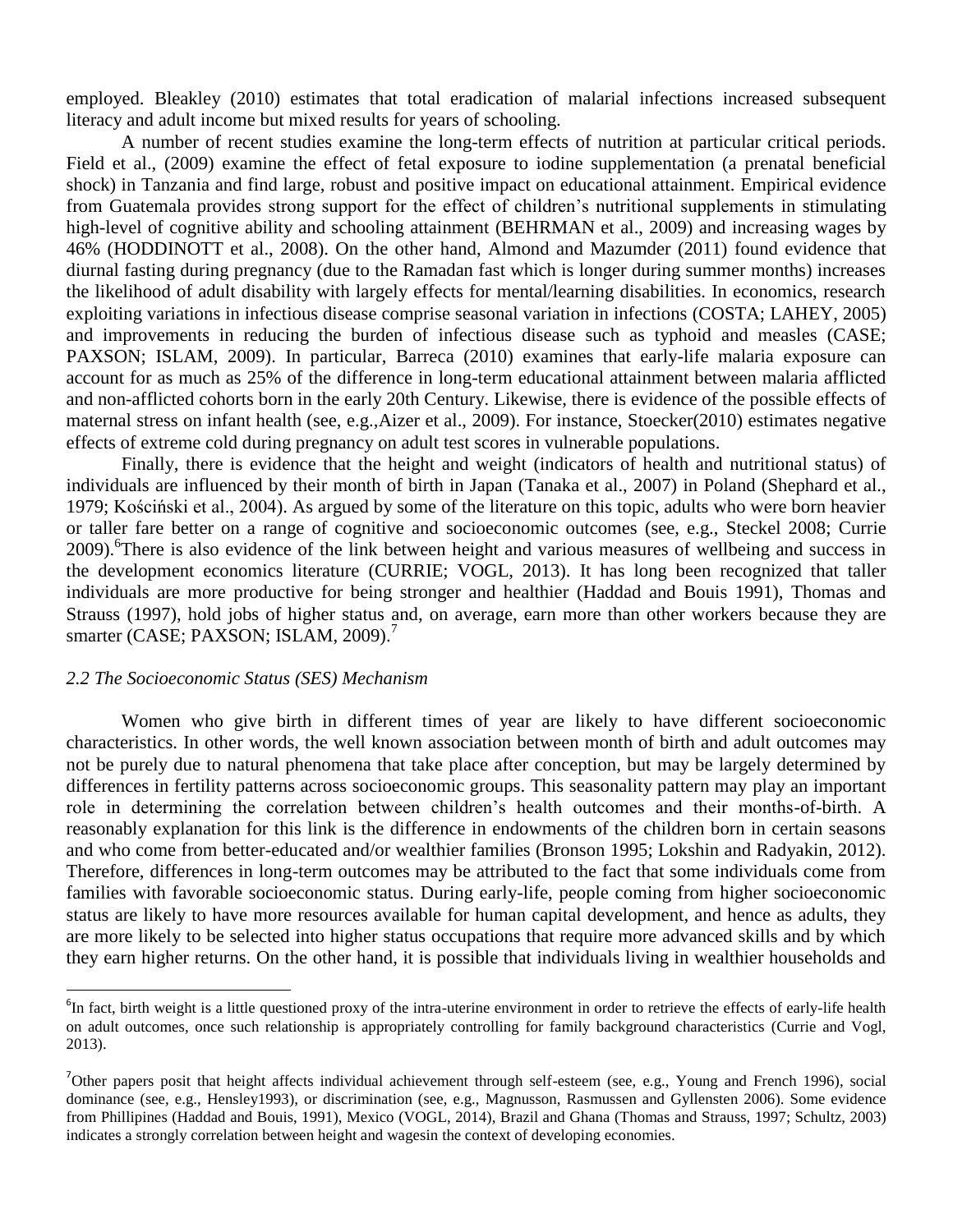with better-educated mothers have privileged health outcomes because they were planned to be conceived and born in a certain favorable months of the year. For instance, Darrow et al. (10) indicate that mothers with lower socioeconomic status tend to give birth during months with poorer average birth outcomes. Similarly, Lam et al. (9) documented large seasonality in nonwhite births compared to white ones.

A literature survey by Buckles and Hungerman (2013) reviews empirical and theoretical work and argues that the socioeconomic characteristics of women giving birth fluctuate systematically over the year in the United States. In particular, Buckles and Hungerman (2013) provide strong evidence that controls for family background characteristics may explain the relationship between quarter of birth and later health and professional outcomes. Other studies show that child and adult height are associated with parental socioeconomic status, access to clean water and sanitation during childhood (See, e.g., Thomas, 1994 and Checkley et al., 2004). Nonetheless, the explanation of the mechanism by which women with different characteristics tend to give birth at different seasons is still an empirical endeavor (Lam and Miron 1994; Buckles and Hungerman 2013; Currie and Vogl, 2013). Finally, several papers consider the effects of economic shocks around the time of birth on fetal health. Here, the focus tends to be health in adulthood rather than human capital. Findings in this last field are less consistent than in the studies of nutrition and infection described in the previous section because shocks are more diffuse in terms of timing (Almond and Currie, 2011; Currie and Vogl, 2013).

#### *2.3 The Survivorship in Early Life*

Selective mortality constitutes another potentially important linkage effect of the survivorship of children at birth and in childhood on seasonal differences in later outcomes. Samuelson and Ludvigsson(2001)pointed out that children that born and survive during the high-mortality season might be more strong and would have better outcomes later in their life. To the extent that survival of a child is a function of its health endowments at birth only stronger children born in high mortality seasons survive and the weaker ones die (Lokshin and Radyakin, 2012). For instance, the weight (as a proxy of health) of a child at birth influences his/her prospects for survival (see Rosenzweig and Schultz (1982) for a survey).MOORE et al., (2004) show that birth during the annual hungry season strongly influences susceptibility to mortality of young adults in Gambia and Bangladesh. Using adult height as a measure of health, Bozzoli,Deaton,Quintana-Domeque (2009) provide evidence in support of the positive association of child mortality and adult height in the poorest and highest mortality countries of the world. Otherwise, Deaton (2007)shows that in Africa, where mortality rates are high, declines in child mortality are associated with decreased height. In poorer settings, height (as a proxy of health) constitutes an input that reflects healthy growth in childhood and promotes indirectly the development of both physical and cognitive skills (CURRIE; VOGL, 2013). In this sense, the aforementioned findings suggest that mortality selection may be an important affect in determining the adult outcomes. Research in a diversity of countries, rich and poor, confirms this correlation (see e.g., Pathania 2008 for a survey). Yet, Currie and Vogl (2013) indicate that the likelihood of selective mortality hypothesis presents an obstacle to detecting a relationship between early childhood conditions and future outcomes due to the selection biases introduced by changes in the distribution of survivors.

# *2.4 The Planned Pregnancy Mechanism*

The observed differences in later outcomes attributed to seasonality of birth"s month may also be linked through the family planning. This effect may be due to the parents' believes. If parents believe that certain months are auspicious for their children to be born in, then they would plan their pregnancies to delivery during those months in order to improve their children"s health outcomes (Lokshin and Radyakin, 2012). Thus, family planning may be one key mechanism leading not just to the observed fertility patterns but the outcomes in later life. The survey paper by Do and Phung (2008) observes that differences in health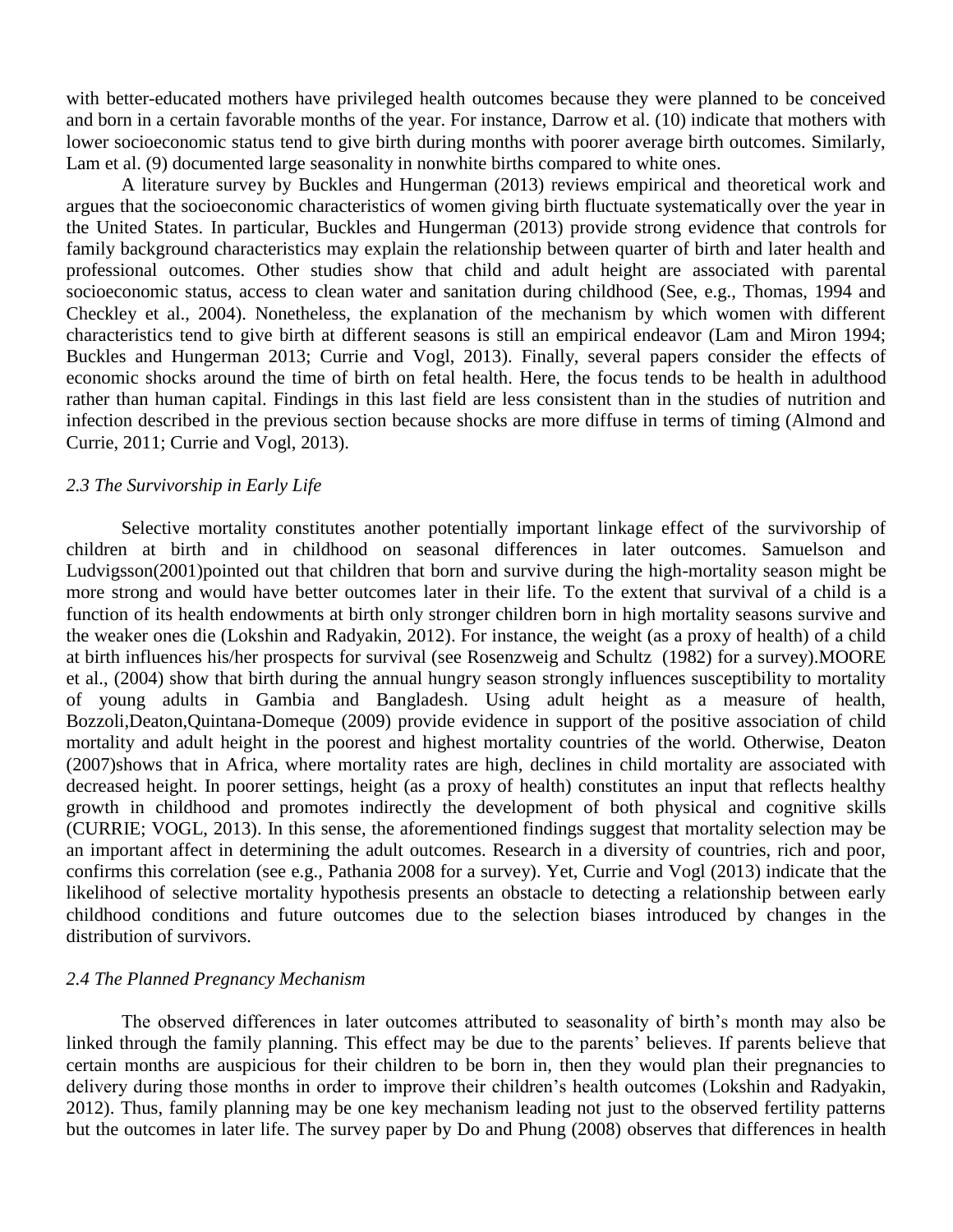and education outcomes of individuals in Vietnam can be explained by their dates of births. Do and Phung (2008) found that birth cohorts in auspicious years according to Vietnamese astrology are significantly larger than in other year. They concluded that the children born in the favorable dates of birth are more likely to be wanted or planned by their parents and hence benefiting from more favorable conditions for enhanced human development. Because the fertility planning might play a role in explaining the differences in later outcomes, disadvantaged health status can be explained by the fact that children born during inauspicious months would more likely be a result of unplanned pregnancies (KOST; LANDRY; DARROCH, 1998). In addition, Lokshin and Radyakin (2012) rejected the hypothesis that the higher proportion of unplanned births during the monsoon season could be explain the observed variation in children"s anthropometrics across the months of the year. That is, seasonal differences in children"s health in India are not the result of the differences in health outcomes for planned and unplanned children (LOKSHIN; RADYAKIN, 2012).

# **3. Data**

This study uses data from different sources. To investigate the relationship between month of birth and employment, wages, and educational attainment, we use data from *Pesquisa Nacional por Amostra de Domicilios* (PNAD). To explore the seasonality of birth in height during adulthood, we use data from *Pesquisa de Orçamentos Familiares.* To empirically investigate the origins of the seasonality of birth in adult outcomes, we use microdata on birth certificates provided by the Ministry of Health. We describe each of these data below.

# *3.1 Pesquisa Nacional por Amostra de Domicilios - PNAD*

The PNAD is a nationally representative survey of Brazilian households and is conducted more or less annually since 1971 by the Brazilian Census Bureau (*Instituto Brasileiro de Geografia e Estatistica*, IBGE). The survey is not longitudinal and, thus, it is based on resampling and not necessarily the same households are surveyed. The survey investigates the employment history and educational attainment of all respondents. Importantly, the survey provides information on the month of birth of each respondent. In this study, we use data from ten waves of the PNAD (2001-2011)<sup>8</sup>. In total, there are 3,897,444 observations. We limit the analysis to individuals between 20 and 65 years of age, representing about 58% of all observations. We also exclude observations of individuals who reported no information on the birth month (about of 1.5%). Our final basic sample consists of 2,218,348 observations.

From the data of the PNAD, we investigated whether birth seasonality in employment, hourly wage, informal employment, years of schooling and illiteracy. For analysis of wage, we drop those individuals who reported a wage higher than 50,000 Brazilian Reais<sup>9</sup> in order to mitigate the influence of outliers<sup>10</sup>. Likewise, we also excluded those individuals who reported information on the number of hours worked. To create proxies for informal employment, we use the definitions suggested by Henley, Arabsheibani, andCarneiro (2009). Specifically, we use two definitions of informal employment. In the first definition, informal employment is defined as individual employment status comprising the categories of employed without possession of a signed labor card or a registered labor contract, household worker without a signed labor card, own-account work or self-employment, unpaid worker, worker in production for own consumption, and worker in construction for own use. In the second definition, informal employment is defined through membership of a social security institute or contribution to social security institutes (social protection coverage) in any job during the reference week. Table 1 presents summary statistics of the variables used.

 $\overline{a}$ 

<sup>&</sup>lt;sup>8</sup> The PNAD was not performed for 2010.

<sup>&</sup>lt;sup>9</sup> This is equivalent to US\$ 15,661.2.

 $10$  Hourly wages are adjusted for inflation using the consumer price index. Wages are at constant prices of 2013.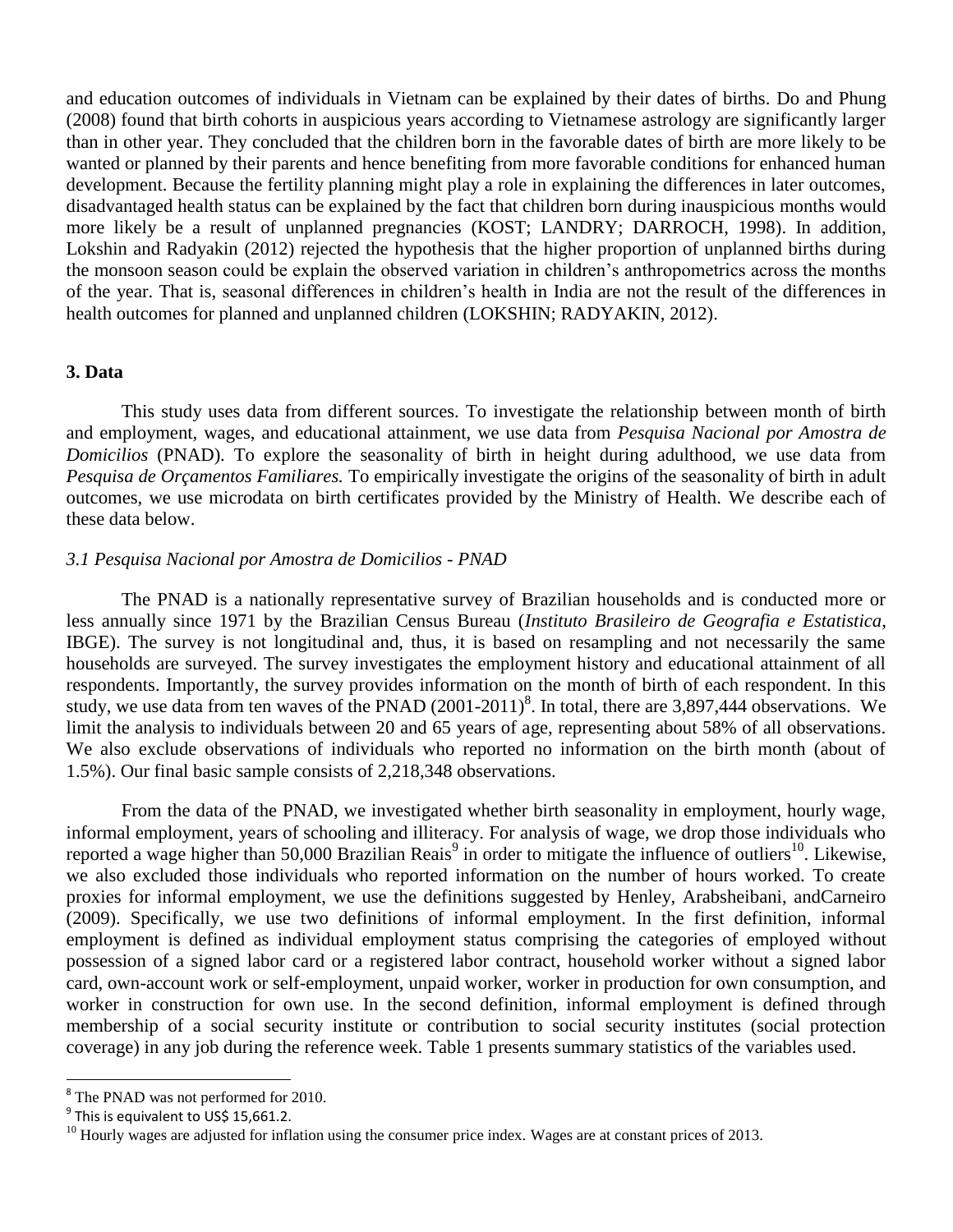# *3.2 Pesquisa de Orçamentos Familiares - POF*

We use data from the last waves of the POF, which was also conducted by the Brazilian Census Bureau between May 2008 and May 2009. The survey aimed to provide information on the household budget composition and on population"s life conditions as to measure the structures of consumption, expenditures and income sources. Information on anthropometric measures, such as height, was also collected from each member in the household during the period of the interview. The sampling of POF is part of the group of complex surveys which involves the use of three types of probability samples (simple random sampling, stratified sampling and cluster sampling). Firstly, census sectors, which are geographical areas defined in the Brazilian 2000 Demographic Census, were selected to form a chief sample used by IBGE in all household surveys of the bureau. These sectors were then divided in strata by a geographical and statistical stratification method $^{11}$ . Secondly, census sectors were sampled from each stratum and formed a subsample used to select the 55,970 households. In total, there are 206.482 observations. We excluded those individuals for whom it was not collected height measurement (about of 18,773 individuals). As with the PNAD, we limit the analysis to those between 20 and 65 years old. We also exclude individuals who reported no information on the month of birth. The final sample consists of 103,385 observations. A statistical summary of all variables used from the POF is presented in the Table 2.

# *3.3 Natality Files*

From the Brazilian Health Ministry, birth certificate microdata are publicly available through the National System of Information on Birth Records (NSIBR). The NSIBR provides information about the date of birth, birth weight, APGAR score, and length of gestation. Information on the characteristics of mothers such as age, educational attainment and marital status are also available in the NSIBR. We use these data to test whether birth seasonality in birth outcomes and maternal characteristics, which would provide evidence on the causes of birth seasonality in adult outcomes. Then, we obtained these data for the period 2002-2012 within all municipalities in Brazil. Our basic sample consists of 32,492,779 birth records. The sample size varies through each analysis due to the presence of missing values in some variables.

To explore seasonality in birth weight, we use the log of birth weight and a binary variable indicating whether the infant was born at low weight  $\langle 2,500 \text{ gr} \rangle$ . For the APGAR, we use a variable indicating whether the newborn presented a low Apgar score (less than 8). For the length of the gestation period, we constructed a dummy variable indicating whether the infant was born prematurely, defined as less than 38 weeks gestation. For the analysis of maternal characteristics, we construct binary variables for low education (defined as zero years of schooling), married and teenage mother. Table 3 presents descriptive statistics of the variables used.

# **4. Econometric Model**

 $\overline{a}$ 

### *4.1. Theoretical framework*

Our empirical strategy is conceptually simple. To correlate the role of month of birth on an adult"s outcomes, we rely on a simple statistical framework of Currie and Volg (2013) that proposes human development as the link between early-life outcomes and adult achievement. Let *y* be an adult outcome (e.g., wages or employment), let *x* be an anthropometric measure (e.g., birth weight or Apgar score), and let *z* be an index (of the early-life conditions or childhood environment) determining *x* and *y*. In particular, *z* may reflect both genetic and non-genetic factors. Furthermore, assume that the reduced-form production functions of *x* and *y* can be expressed as:

<sup>&</sup>lt;sup>11</sup> For more details on POF stratification method see the publication "*Despesas, rendimentos e condições de vida*" of IBGE (IBGE, 2010a).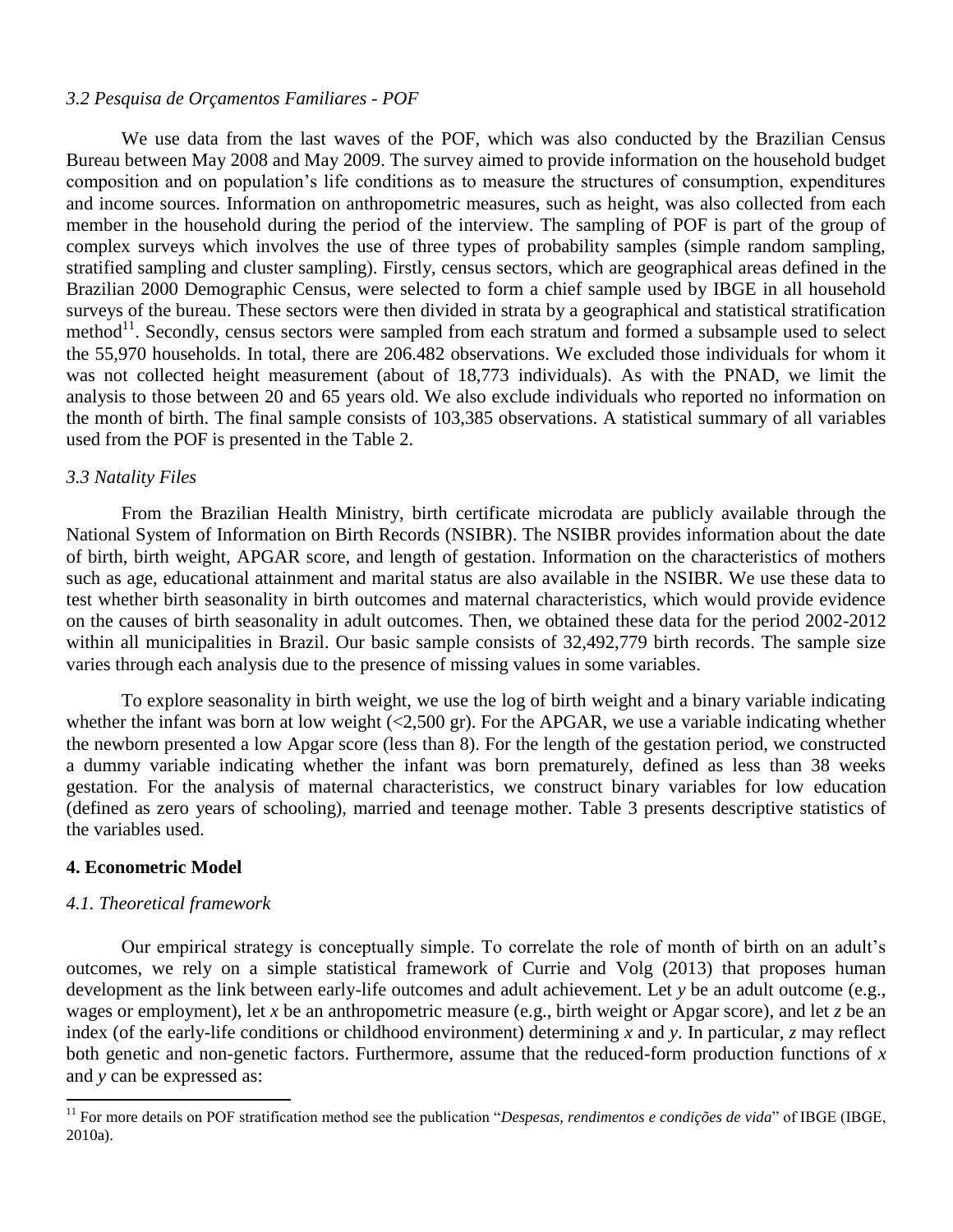$$
y = \alpha_y + \beta_y z + \varepsilon_y \tag{1}
$$

$$
x = \alpha_x + \beta_x z + \varepsilon_x \tag{2}
$$

where  $\varepsilon_x$  and  $\varepsilon_y$  are the error terms for the production function of *x* and *y*, respectively. It is observed that adult and early-life outcomes are linearly related with *z*. Since there is no accurate measure of *z*, we might correlate theoretically *y* with *x* to understand approximately about the parameters in equations [1] and [2]:

$$
y = a_{\gamma x} + b_{\gamma x} x + u \tag{3}
$$

According to Currie and Volg (2013), the probability limit of the slope coefficient  $(b_{yx})$  in equation [3] is given by

$$
plimb_{yx} = \frac{\beta_y}{\beta_x} x \frac{1}{1 + \frac{\sigma_x^2}{\beta_x^2 \sigma_z^2}}
$$
 [4]

where  $\sigma_x^2 = V[\epsilon_x]$  and  $\sigma_z^2 = V[\epsilon_z]$ . A simple implication of the expression [4] is that  $b_{yx}$  is decreasing in the effect of the early-life environment on birth outcomes  $(\beta_x)$  and increasing in the effect of the early-life environment on adult outcomes ( $\beta_y$ ). On the other hand, if the residual in equation [2] has zero variance, then  $b_{xy}$  is equivalent to IV estimator with *z* as an instrument for *x* in order to estimate equation [3]. Nevertheless, to the extent that  $\sigma_x^2$  increases relative to the component of the variance of *x* explained by  $z(\beta_x^2 \sigma_z^2)$ , the slope coefficient  $(b_{yx})$  decreases because x turns out a "noisier signal" of z (Currie and Volg, 2013). In developing country, there are two reasons to expect  $b_{yx}$  to be higher: (1) early-life conditions are more variable and (2) are worse in average (see Currie and Volg, 2013, p. 6-7). Thus, the inputs or initial endowments that promote healthy growth in childhood also encourage the development of outcomes later in life. As noted above, several studies in a variety of settings (developed and developing countries) confirm such correlation. Given the paucity of longitudinal data following individuals in developing countries from birth into adulthood, we focus on seasonality in order to explore the adult outcomes correlates indirectly of birth outcomes and family background in Brazil.

#### *4.2. Empirical Implementation*

We turn to the empirical specification of the model and introduce the indexes *a* and *b* for adult and birth outcomes, respectively. First, we examine month-of-birth"s impact on adult outcomes. This relationship can be estimated as:

$$
Outcome_a = \alpha_a + \beta_a M + \varphi X + \gamma_a L + \delta_a S + \theta_a Y + \varepsilon_a
$$
\n<sup>(5)</sup>

where *Outcome*<sub>a</sub> represents adult outcomes which include (1) years of schooling (2) the percent of illiterate individuals (3) the percent of individuals with employment (3) log of average wages and (4) the percent of individuals without a formal employment; *M* indicates a set of 11 dummy variables for month of birth (with January omitted); *L* denotes the fixed-effects of municipality; *S* represents fixed-effects of Federal Unity; *Y*  indicates year-of-birth fixed-effects; *X* indicates demographic control variables; *ε<sup>b</sup>* is noise term. The demographic controls include dummies for white and women.

Second, we argue that the association between birth outcomes and the month of birth captures aspects of the early-life endowments and experience. To assess the magnitudes of the seasonal effects, we estimate the aforementioned relationship as: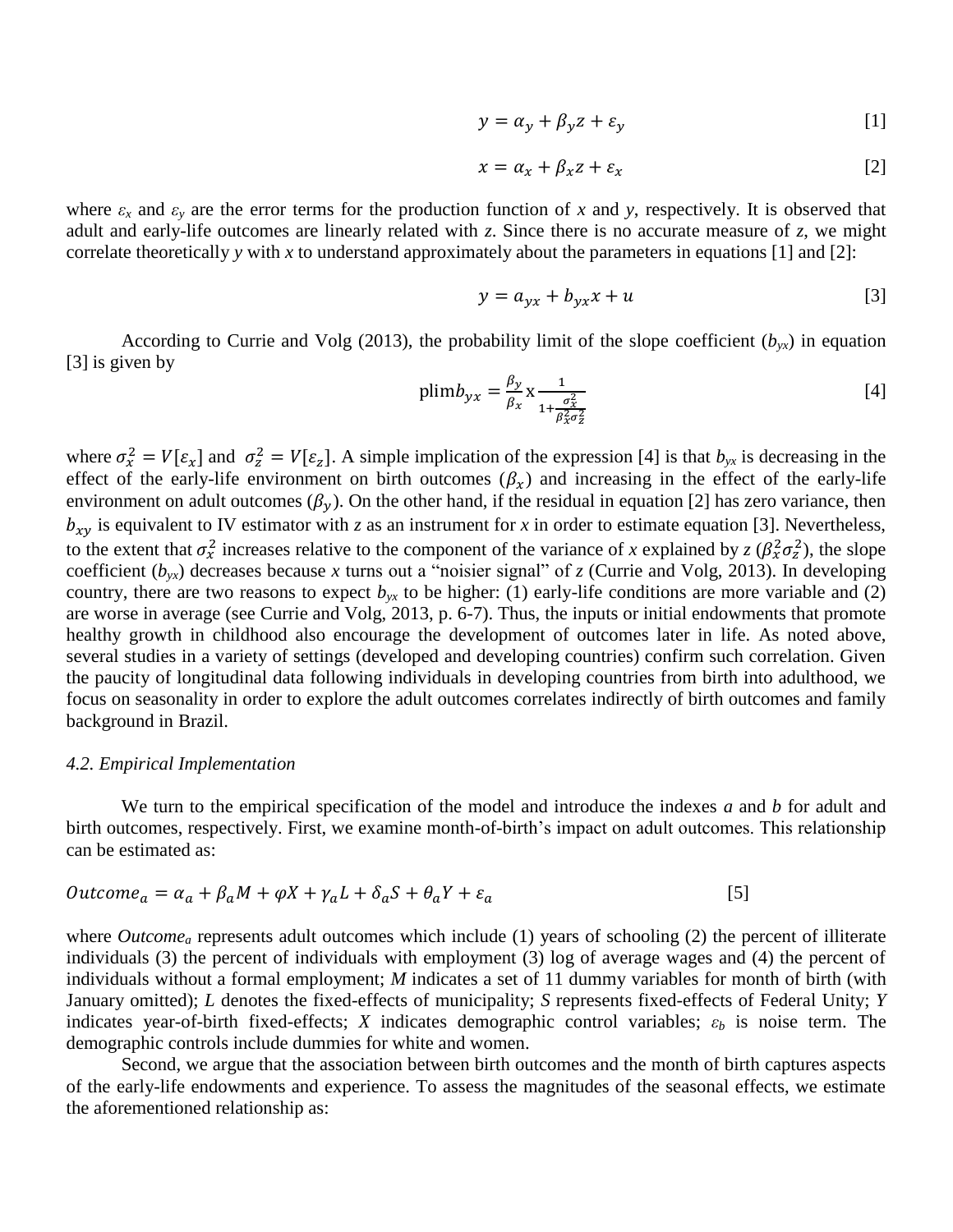$$
Outcome_b = \alpha_b + \beta_b M + \gamma_b L + \delta_b S + \theta_b Y + \varepsilon_b
$$
\n<sup>(6)</sup>

where *Outcome<sub>b</sub>* is either represents (1) birth outcomes which include (a) birth weight (b) low birth weight (c) Apgar score and (d) preterm birth or (2) family background characteristics which include the fraction of children born to (a) mothers with a low level of schooling (b) mothers with a high level of schooling (c) married mothers and (d) teenage mothers; *M*, *L*, *S* and *Y* are defined above;  $\varepsilon_b$  is the error term.

Finally, we consider to what extent the relationship between month of birth and birth outcomes is accounted for by variation in maternal and family background characteristics of children born throughout the year. we estimate:

$$
Outcome_b = \alpha_b^* + \beta_b^* M + \rho_b Z + \gamma_b^* L + \delta_b^* S + \theta_b^* Y + \varepsilon_b \tag{7}
$$

where *Z* contains controls for family background characteristics including dummies for mother having a low level schooling, married mother and teenage mother. It is feasible to test whether family background characteristics drive these seasonal relationships by comparing the month-of-birth coefficients ( $\beta_b$  and  $\beta_b^*$ ) in [6] and [7]. Following Buckles and Hungerman (2013), the inclusion of controls for family characteristics would not change the estimates of the month-of-birth coefficients (*β*) under two conditions: (1) if family characteristics are orthogonal to month-of-birth or (2) if they have no direct impact on birth outcomes, i.e., the coefficients  $\rho_b$  in equation [7] are zero. If neither condition is met, the exclusion of maternal characteristics will lead to inconsistent estimates of  $\beta_b$  in equation [6]. Otherwise, if one of these conditions is satisfied, then equation [6] is correctly specified and its estimation will be both consistent and efficient due to the fact that the estimation would exclude the redundant variables added into equation [7].

### **5. Empirical results**

# *Main Results*

The first step of the investigation consists of looking at if the month of birth is associated with the adult outcomes. Table 4 presents the results of the specification [5] estimated using dummies for municipality, state and year-of-birth. We run the regressions using years of schooling, illiteracy, logarithm of wages, and formal and informal employment as a dependent variables. The regressions are for cohorts for adults aged between 20 and 65. Robust standard errors clustered by primary sampling unit are reported in brackets. The sample sizes and  $R^2$ 's of the regressions are shown in the table. For years of schooling in column (1), January is the month with the lowest level of schooling, and the peak is in November. The column (2) shows that a person born in January are more likely to be illiterate than other persons. The estimates in column (3) show a statistically insignificant effect of seasonality on the probability of being employed. In the logged wages regression can be observed that wages for those born in January are lower on average than other individuals. The probability of having an informal employment is estimated in columns (5) and (6). The difference between these columns lies in the informal employment definition. Although not all the coefficients are statistically significant, especially among estimated coefficients in column (6), we find similar seasonal patterns in the likelihood of being informal employee across the months of birth. Based on the results of these columns, there is evidence of significant seasonal pattern on the probability of informal labor participation. Specifically, we find that adults born in January look different from other adults: they are more likely to be an informal employee. The last three columns estimate [5] where the outcome of interest is height. The most coefficients on month-of-birth dummies in these regressions are insignificant, providing us with no evidence for differentiating between the impacts of height on adult outcomes.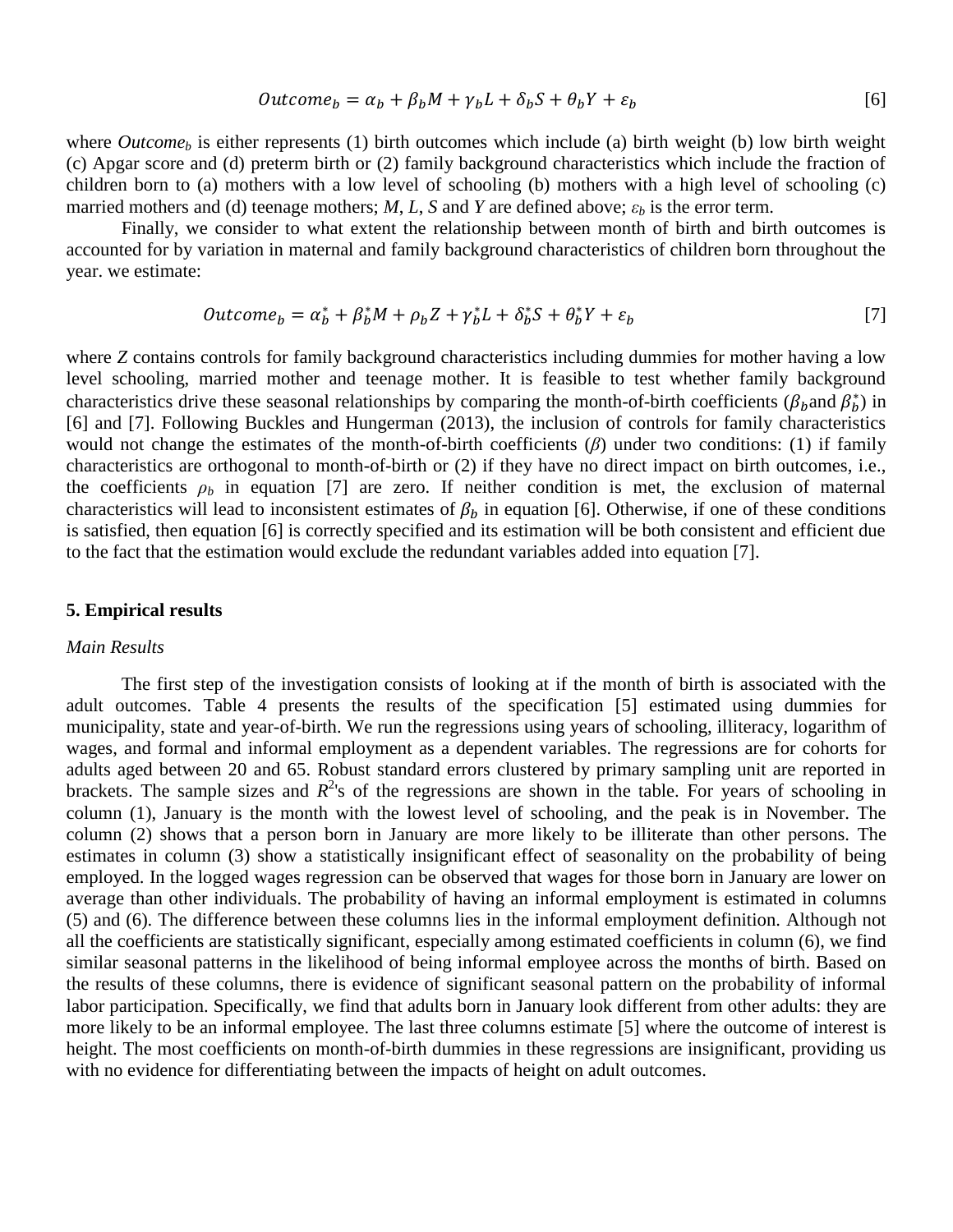Table 5 shows the coefficients of the linear regressions of [5] for adult outcomes by gender: years of schooling, illiteracy, logarithm of wages, and formal and informal employment. The effect of the month-ofbirth persists when we run the regressions by gender and control for municipality, state and year-of-birth. Given that the estimation is based on the PNAD, robust standard errors are clustered at primary sampling unit. In particular, the results in columns (1) and (2) confirm that November is the month with adults having the highest level of schooling, and individuals born in January obtain lower level of schooling on average than other adults. Because all of the coefficients in columns (3) and (4) are negative, individuals born in January have more likelihood of being illiterate on average than those born in other months of the year. The next pair of columns, (5) and (6), reports the results from a linear probability regression on the likelihood that an adult has an employment. There is no clear pattern in the seasonality of having an employment in the analysis by gender. For the other following two regressions on wages in columns (7) and (8), the statistically significant coefficients indicate that men born in the January obtain fewer earnings on average than other men while results for women exhibit the opposite pattern. The last four columns of Table 5 show a seasonal pattern for men in the likelihood of having an informal employment which is similar to that general pattern found in Table 4. Results for women indicate that the coefficients for month-of-birth dummies in this regression are insignificant, providing us with no evidence for seasonal pattern in female informal participation in the labor market.

## **6. Mechanism**

## *6.1. Month of Birth and Health Outcomes Mechanism*

While our main concern is with the relationship between adult outcomes and date of birth, it is useful to examine the seasonality in birth outcomes in order to understand the mechanisms that may explain the seasonal variation in such long-term outcomes. The estimates of equation [6] can be seen in the regression results in Table 6. This table presents month dummy variables from regressions on birth weight (column (1)), fraction of low birth weight (column (2)), 5 minute Apgar score (column (3)), low Apgar score (column (4) and preterm birth (column (5)). In all regressions the omitted month is January. Results are based on the NSIBR. The number of observations and  $\overline{R}^2$ 's for each regression is shown in the table. Regressions include dummies for municipality, state and year-of-birth, and robust standard errors clustered by Federative Unit are reported in brackets. Not surprisingly, most of the month of birth dummies is highly significant in all regressions. For the first pair of columns, (1) and (2), December and January are the months with the worse birth outcomes, and the peak is in September. The next two columns look at the Apgar score indicating that children born in January lower scores compared with children born during other months of the year. Relative to January, children born in other months have better health outcomes in terms of fraction of premature births, with the largest negative differences showing up in September and October. Premature infants have lower capability for development of human capital because they are at greater risk for cerebral palsy, delays in development, and vision and hearing problems. Overall, results in Table 6 depict clear seasonal patterns that are highly persistent across months of birth

# *6.2. The SES Mechanism*

Table 7 present the results from estimating equation [6] on the second set of birth outcomes: fraction of children born to mothers with a low level of schooling, mothers with a high level of schooling, married mothers and teenage mothers. Regressions include dummies for municipality, state and year-of-birth, and robust standard errors clustered by Federative Unit are reported in brackets. For the two first columns, the estimates suggest that January is the month with the lowest SES mothers. However, columns (3) and (4) show that children born in January are less likely to be born to teenage mothers or unmarried mothers. An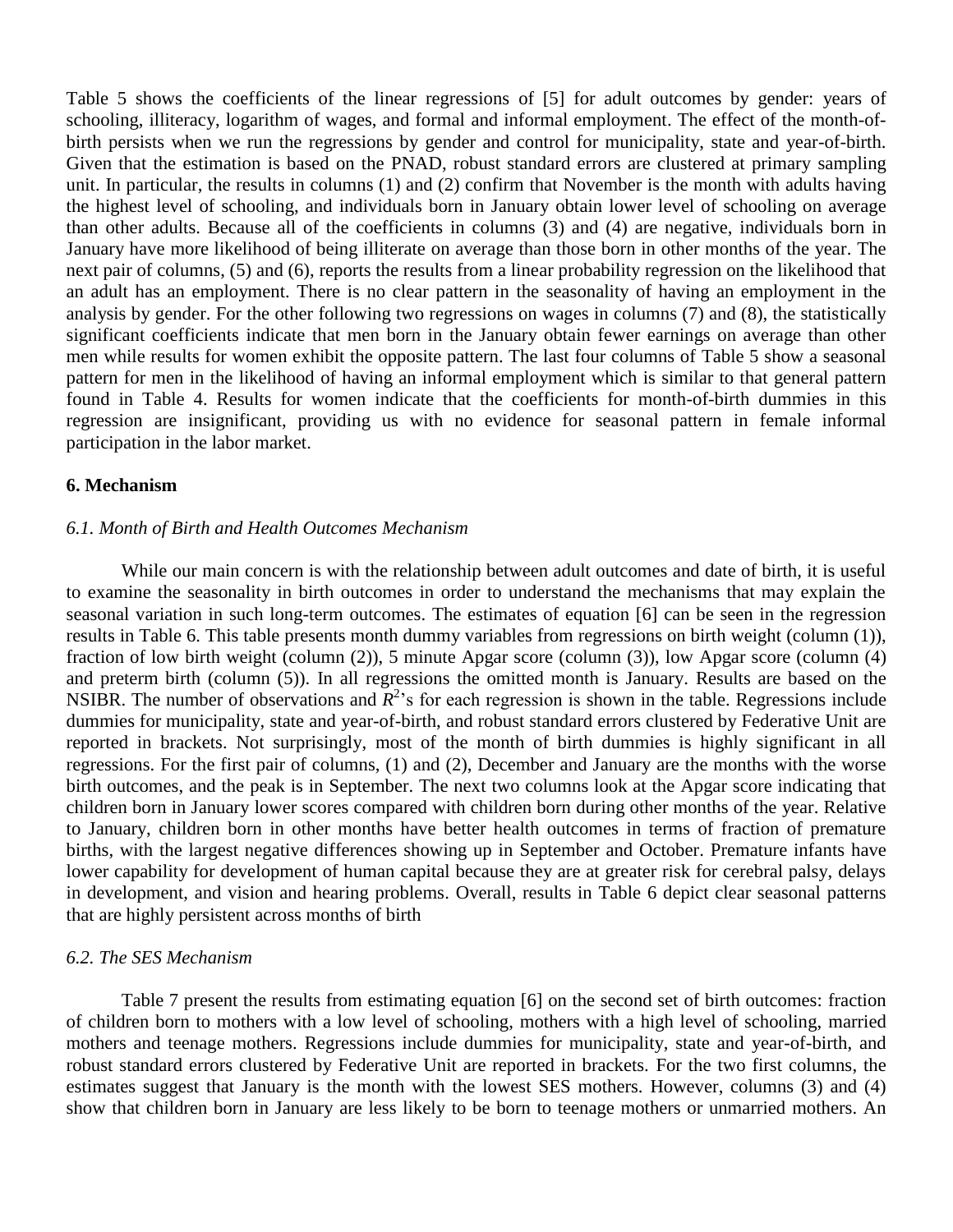implication of these results is that there is evidence of seasonal changes in the characteristics of women giving birth throughout the year in Brazil.

To test the socioeconomic status mechanism, we estimate the equation [7] controlling for the mother's characteristics. The results are presented in Table 8. It is important to note that, the magnitude of the effect of month of birth is still predictive even after family background controls are included. These control variables are, overall, statistically significant and have the expected sign indicating that differences in birth outcomes may be indirectly driven by family background characteristics. But clearly variation in the underlying the environmental conditions around the month of birth of a person in Brazil play a crucial role in explaining differences in later outcomes for those born at different times of year. The coefficients estimated for month-of-birth dummies show that children born in December and January obtain lower birth weight on average than other children; these results are similar in magnitude to those shown in Table 6. Furthermore, a roughly comparison between the results for month-of-birth dummies in Table 7 and 8 shows that, in general, these effects (coefficients  $\beta_b$  and  $\beta_b^*$ ) remain substantially equal by adding controls for family characteristics. In other words, controlling for family background does not reduce these estimates for all the month-of-birth dummies. Taken at face value, we can conclude that our empirical results provide no support of the socioeconomic mechanism. These results suggest that the other channels that we were not able to properly capture (i.e., survivorship in early life and planned pregnancy mechanism) are not likely to account for effect of month-of-birth on later outcomes within families in Brazil. As discussed above, this implication seems consistent with the mechanism in which early-life conditions may be a more important determinant of adult outcomes in developing countries due to health insults are more frequent, and the ability to redress is more limited.

### **7. Conclusions**

A growing literature in economics holds that the month of a person"s birth is associated with later socioeconomic outcomes. In this paper, we use data from PNAD, POF and NSIBR to explore the relationship between the month-of-birth and socioeconomic outcomes of adults in Brazil. The innovation in our approach is to exploit several waves of a nationally representative survey with information on more than 1.5 million individuals, which allows us to obtain a large statistical power to detect any small effect. In particular, we investigate the potential mechanisms underlying the relationship between birth season and adult outcomes using natality data from a large number of births (about 32 millions of births). We find that overall, being born in December and January decreases years of schooling and wages, and increases the likelihood of being illiterate and having an informal employment. Seasonality of birth outcomes estimations deliver comparable results, which induces us to claim that such differences in socioeconomic outcomes among adults are due to the higher solar radiation during this period favors the increase in temperatures and precipitation. During the "lean season" in Brazil (period December-January-February) there is a wider exposure to diseases. Thus, fertility pattern, fetal development during conception and birth outcomes may be affected by excess rainfall that can saturate the soil damaging to certain types of culture, and generate disorders at the time of harvest and agricultural practices. In terms of health outcomes, high levels of humidity and rain, providing the occurrence of colds or viruses (e.g., influenza, dengue) influence the future human capital development. Overall, seasonal pattern in environmental conditions *in utero* may be an important explanation of the relationship between birth season and adult outcomes.

However, our findings are not conclusive about the mechanism through which seasonal factors explain the variations in outcomes later in life. In fact, we found that individuals born in heater months are likely to be conceived by mothers that are more educated, more likely to be married and less likely to be young. But we tested the hypothesis that seasonal patterns in birth outcomes are affected by characteristics of the mothers and concluded that family background play a less relevant explicative role.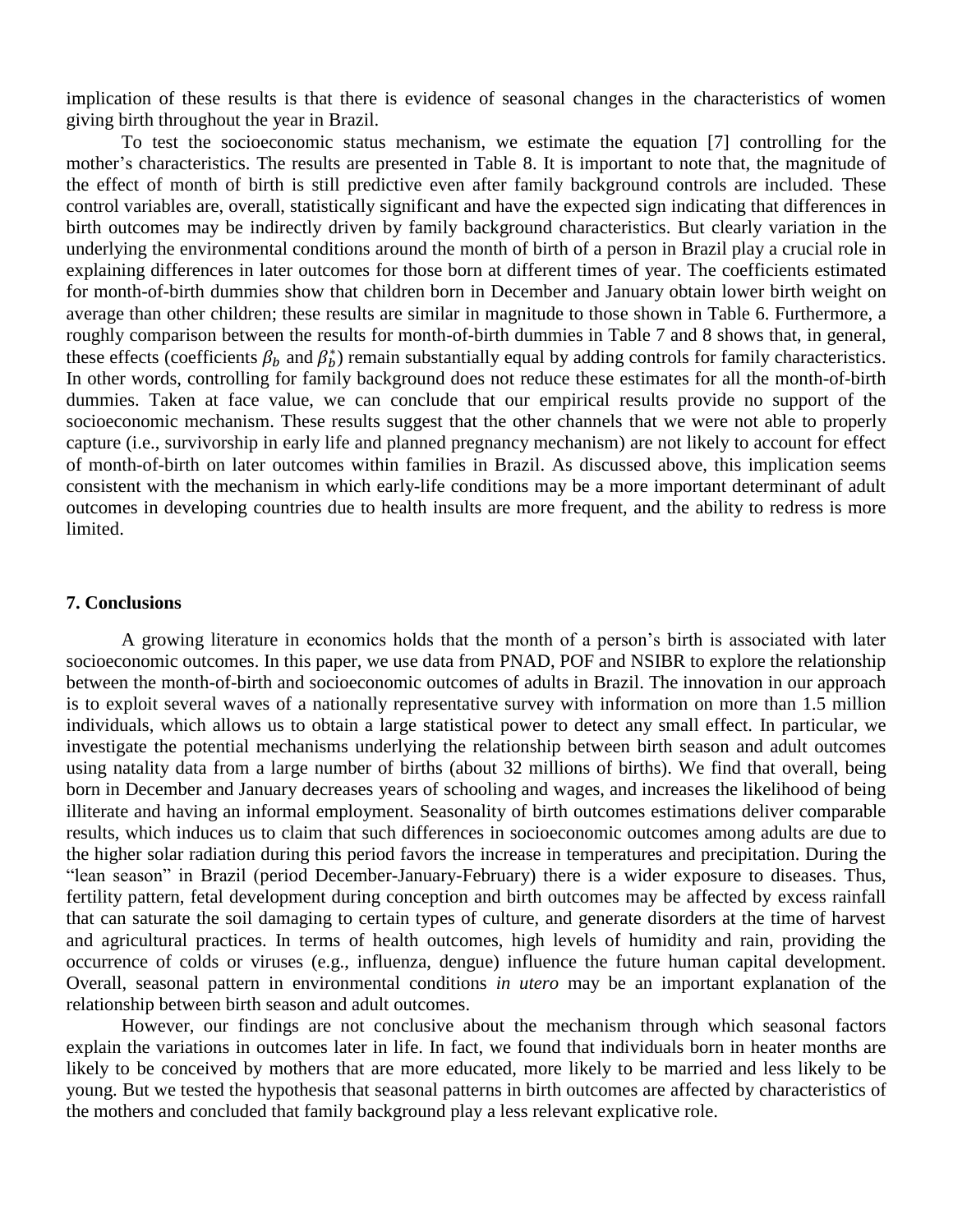Our results may have some implications for public policy, because they suggest that seasonal variations in health at birth matter for later socioeconomic outcomes, and that adequate early-life conditions might be effective in fighting the seasonal deterioration in birth outcomes. Yet, the effectiveness of a specific intervention is a subject for future research.

It is also important to highlight an important limitation in the scope of our findings. Though our approach exploits richer data, the results may not be directly related. The main reason for this lies in the fact that there is a paucity of good longitudinal data following individuals from birth into adulthood. Further study of the effects of seasonal patterns in health at birth on socioeconomic outcomes among adults is an important area for future research.

# **References**

AIZER, A.; STROUD, L.; BUKA, S. Maternal stress and child well-being: Evidence from siblings. **Unpublished manuscript, Brown University, Providence, RI**, 2009.

ALDERMAN, H.; GARCIA, M. Food Security and Health Security: Explaining the Levels of Nutritional Status in Pakistan. **Economic Development and Cultural Change**, v. 42, n. 3, p. 485–507 CR – Copyright © 1994 The University, 1 abr. 1994.

ALMOND, D. Is the 1918 Influenza Pandemic Over? Long-Term Effects of In Utero Influenza Exposure in the Post 1940 U.S. Population. **Journal of Political Economy**, v. 114, n. 4, p. 672–712, ago. 2006.

ALMOND, D.; CURRIE, J. Killing Me Softly: The Fetal Origins Hypothesis. **The journal of economic perspectives : a journal of the American Economic Association**, v. 25, n. 3, p. 153–172, 2011.

ALMOND, D.; MAZUMDER, B. Health Capital and the Prenatal Environment: The Effect of Ramadan Observance During Pregnancy. **American Economic Journal: Applied Economics**, v. 3, n. 4, p. 56–85, 1 out. 2011.

BARRECA, A. I. The Long-Term Economic Impact of In Utero and Postnatal Exposure to Malaria. **Journal of Human Resources** , v. 45 , n. 4 , p. 865–892, 21 set. 2010.

BECKER, G. S. Health as human capital: synthesis and extensions. **Oxford Economic Papers** , v. 59 , n. 3 , p. 379–410, jul. 2007.

BEHRMAN, J. et al. **The Impact of Nutrition During Early Childhood on Education Among Guatemalan Adults**. [s.l.] PIER Working Paper No. 06, 2009.

BLEAKLEY, H. Malaria Eradication in the Americas: A Retrospective Analysis of Childhood Exposure. **American economic journal. Applied economics**, v. 2, n. 2, p. 10.1257/app.2.2.1, abr. 2010.

BOZZOLI, C.; DEATON, A.; QUINTANA-DOMEQUE, C. Adult height and childhood disease. **Demography**, v. 46, n. 4, p. 647–669, 2009.

BROWN, R. **The 1918 US influenza pandemic as a natural experiment, revisited**Duke University. Conference paper. **Anais**...2011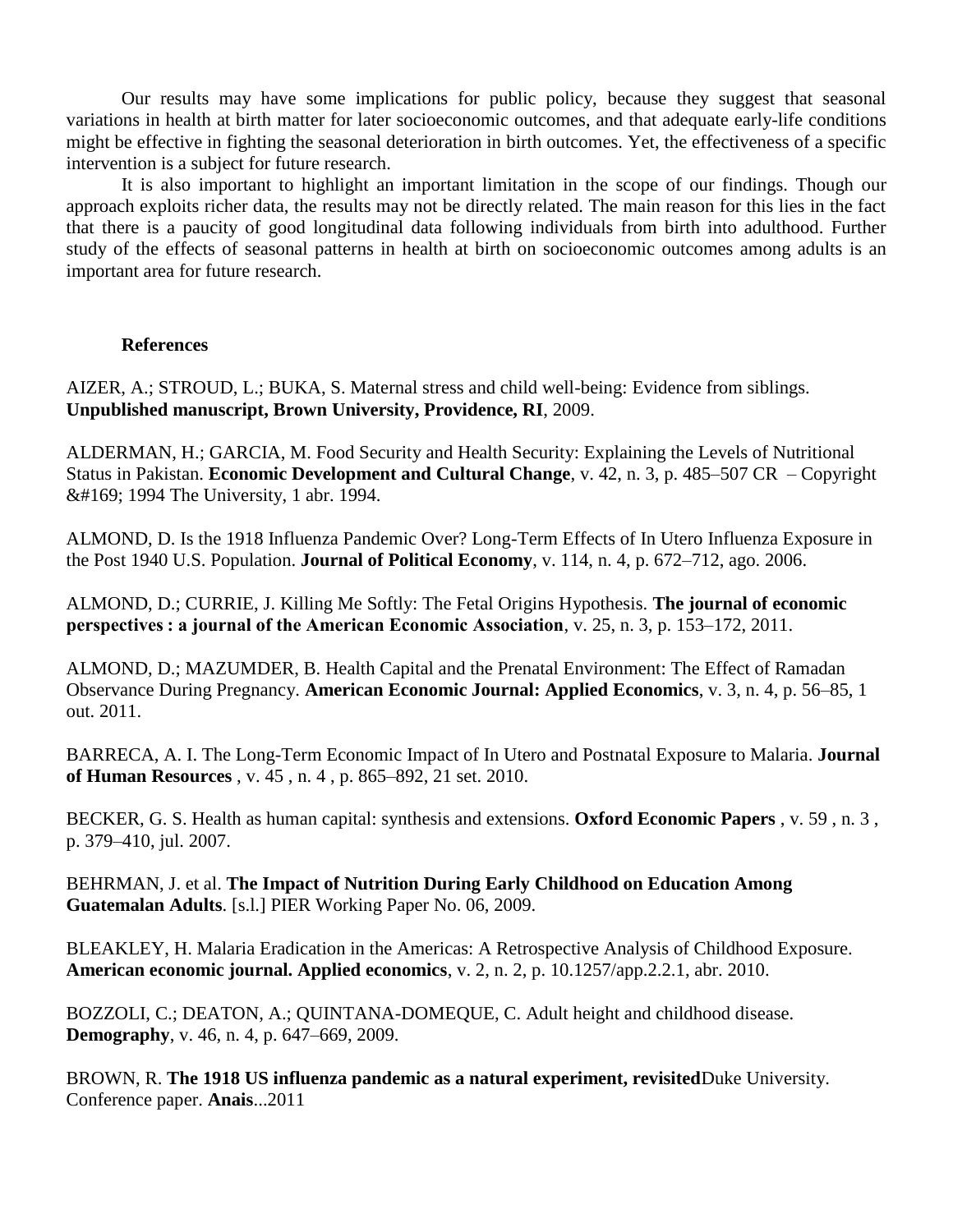CASE, A.; PAXSON, C.; ISLAM, M. Making sense of the labor market height premium: Evidence from the British Household Panel Survey. **Economics Letters**, v. 102, n. 3, p. 174–176, mar. 2009.

CHODICK, G. et al. Seasonality in Birth Weight: Review of Global Patterns and Potential Causes. **Human Biology**, v. 81, n. 4, p. 463–477, 1 ago. 2009.

COSTA, D. L.; LAHEY, J. N. PREDICTING OLDER AGE MORTALITY TRENDS. **Journal of the European Economic Association**, v. 3, n. 2-3, p. 487–493, 5 abr. 2005.

CURRIE, J. Healthy, Wealthy, and Wise: Socioeconomic Status, Poor Health in Childhood, and Human Capital Development. **Journal of Economic Literature**, v. 47, n. 1, p. 87–122, mar. 2009.

CURRIE, J.; SCHWANDT, H. Within-mother analysis of seasonal patterns in health at birth. **Proceedings of the National Academy of Sciences** , v. 110 , n. 30 , p. 12265–12270, 23 jul. 2013.

CURRIE, J.; VOGL, T. Early-Life Health and Adult Circumstance in Developing Countries. **Annual Review of Economics**, v. 5, n. 1, p. 1–36, jan. 2013.

DEATON, A. Height, health, and development. **Proceedings of the National Academy of Sciences** , v. 104 , n. 33 , p. 13232–13237, 14 ago. 2007.

DO, T.; PHUNG, T. Superstition, Fertility Timing and Human Development. **New York: World Bank. Unpublished**, 2008.

DOBLHAMMER, G.; VAUPEL, J. W. Lifespan depends on month of birth. **Proceedings of the National Academy of Sciences** , v. 98 , n. 5 , p. 2934–2939, 27 fev. 2001.

DOUGLAS ALMOND. Is the 1918 Influenza Pandemic Over? Long‐Term Effects of In Utero Influenza Exposure in the Post‐1940 U.S. Population. **Journal of Political Economy**, v. 114, n. 4, p. 672–712, 1 ago. 2006.

FIELD, E.; ROBLES, O.; TORERO, M. Iodine Deficiency and Schooling Attainment in Tanzania. **American Economic Journal: Applied Economics**, v. 1, n. 4, p. 140–169, 1 out. 2009.

HADDAD, L. J.; BOUIS, H. E. The impact of nutritional status on agricultural productivity: wage evidence from the Philippines. **Oxford bulletin of economics and statistics**, v. 53, n. 1, p. 45–68, 1991.

HENLEY, A.; ARABSHEIBANI, G. R.; CARNEIRO, F. G. On Defining and Measuring the Informal Sector: Evidence from Brazil. **World Development**, v. 37, n. 5, p. 992–1003, maio 2009.

HENSLEY, W. E. Height as a measure of success in academe. **Psychology: A Journal of Human Behavior**, v. 30, n. 1, p. 40–46, 1993.

HODDINOTT, J. et al. Effect of a nutrition intervention during early childhood on economic productivity in Guatemalan adults. **The Lancet**, v. 371, n. 9610, p. 411–416, 8 fev. 2008.

KELLY, E. The Scourge of Asian Flu: In utero Exposure to Pandemic Influenza and the Development of a Cohort of British Children . **Journal of Human Resources** , v. 46 , n. 4 , p. 669–694, 21 set. 2011.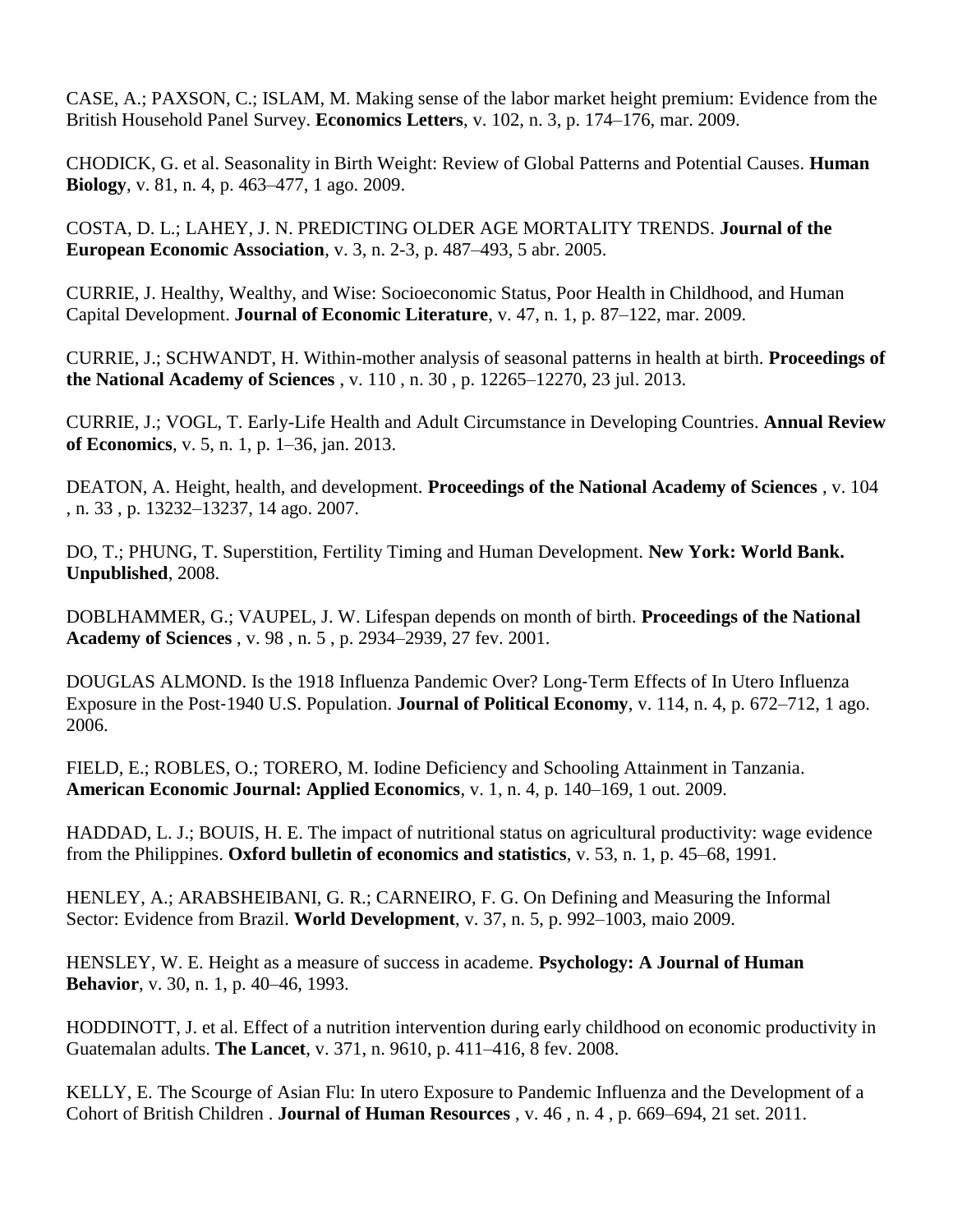KOŚCIŃSKI, K.; KRENZ-NIEDBAŁA, M.; KOZŁOWSKA-RAJEWICZ, A. Month-of-birth effect on height and weight in Polish rural children. **American Journal of Human Biology**, v. 16, n. 1, p. 31–42, 1 jan. 2004.

KOST, K.; LANDRY, D. J.; DARROCH, J. E. The Effects of Pregnancy Planning Status on Birth Outcomes and Infant Care. **Family Planning Perspectives**, v. 30, n. 5, p. 223–230, 1 set. 1998.

LEE, S. J.; STEER, P. J.; FILIPPI, V. Seasonal patterns and preterm birth: a systematic review of the literature and an analysis in a London‐based cohort. **BJOG: An International Journal of Obstetrics & Gynaecology**, v. 113, n. 11, p. 1280–1288, 2006.

LIN, M.-J.; LIU, E. M. Does in utero exposure to Illness matter? The 1918 influenza epidemic in Taiwan as a natural experiment. **Journal of Health Economics**, v. 37, n. 0, p. 152–163, set. 2014.

LOKSHIN, M.; RADYAKIN, S. Month of Birth and Children"s Health in India. **Journal of Human Resources** , v. 47 , n. 1 , p. 174–203, 21 dez. 2012.

MAGNUSSON, P. K. E.; RASMUSSEN, F.; GYLLENSTEN, U. B. Height at age 18 years is a strong predictor of attained education later in life: cohort study of over 950 000 Swedish men. **International Journal of Epidemiology** , v. 35 , n. 3 , p. 658–663, 1 jun. 2006.

MOORE, S. E. et al. Comparative analysis of patterns of survival by season of birth in rural Bangladeshi and Gambian populations. **International Journal of Epidemiology** , v. 33 , n. 1 , p. 137–143, 1 fev. 2004.

NEELSEN, S.; STRATMANN, T. Long-Run Effects of Prenatal Influenza-Exposure: Evidence from Switzerland. 2011.

NELSON, R. E. Testing the Fetal Origins Hypothesis in a developing country: evidence from the 1918 Influenza Pandemic. **Health Economics**, v. 19, n. 10, p. 1181–1192, 1 out. 2010.

PANTER-BRICK, C. Proximate determinants of birth seasonality and conception failure in Nepal. **Population Studies**, v. 50, n. 2, p. 203–220, 1996.

PATHANIA, V. The long run impact of drought at birth on height of women in rural India. **Job Market Paper, Dept of Economics, University of California: Berkeley. vikram. pathania. googlepages. com/vikram\_jm\_paper2, accessed in February**, 2008.

ROSENZWEIG, M. R.; SCHULTZ, T. P. The behavior of mothers as inputs to child health: the determinants of birth weight, gestation, and rate of fetal growth. In: **Economic aspects of health**. [s.l.] University of Chicago Press, 1982. p. 53–92.

SAMUELSSON, U.; LUDVIGSSON, J. Seasonal variation of birth month and breastfeeding in children with diabetes mellitus. **Journal of Pediatric Endocrinology and Metabolism**, v. 14, n. 1, p. 43–46, 2001.

SCHULTZ, T. P. Wage rentals for reproducible human capital: evidence from Ghana and the Ivory Coast. **Economics & Human Biology**, v. 1, n. 3, p. 331–366, 2003.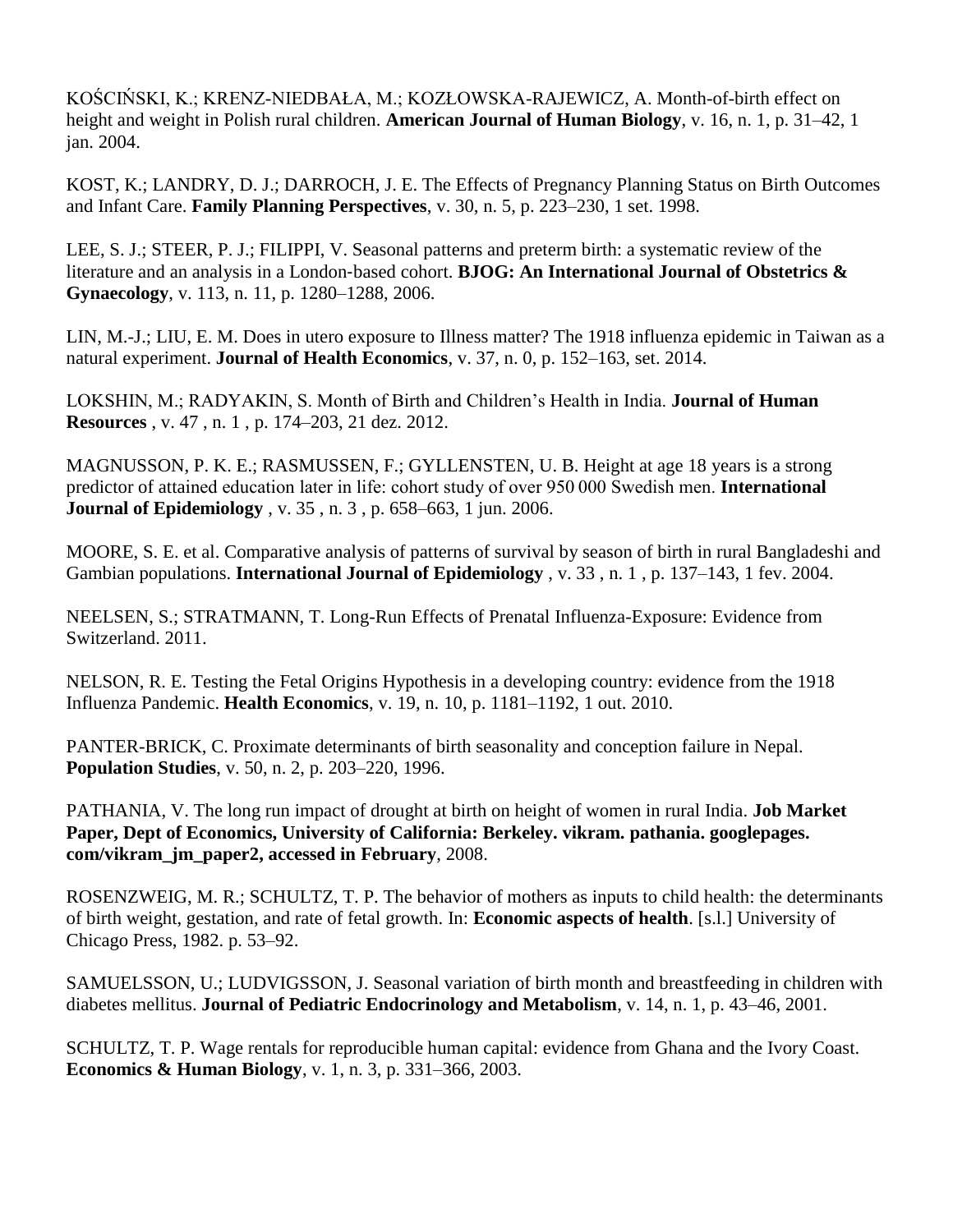SHEPHARD, R. J. et al. Season of Birth and Variations in Stature, Body Mass, and Performance. **Human Biology**, v. 51, n. 3, p. 299–316, 1 set. 1979.

STECKEL, R. H. Biological Measures of the Standard of Living. **The Journal of Economic Perspectives**, v. 22, n. 1, p. 129–152 CR – Copyright © 2008 American Econo, 1 jan. 2008.

STOECKER, C. **Chill Out, Mom: The Long Run Impact of Cold Induced Maternal Stress In Utero**. [s.l.] Mimeo, 2010.

STRAND, L. B.; BARNETT, A. G.; TONG, S. The influence of season and ambient temperature on birth outcomes: A review of the epidemiological literature. **Environmental Research**, v. 111, n. 3, p. 451–462, abr. 2011.

TANAKA, H. et al. Correlation of month and season of birth with height, weight and degree of obesity of rural Japanese children. **The Journal of Medical Investigation**, v. 54, n. 1,2, p. 133–139, 2007.

THOMAS, D.; STRAUSS, J. Health and wages: Evidence on men and women in urban Brazil. **Journal of Econometrics**, v. 77, n. 1, p. 159–185, mar. 1997.

VOGL, T. S. Height, skills, and labor market outcomes in Mexico. **Journal of Development Economics**, v. 107, p. 84–96, 2014.

YOUNG, T. J.; FRENCH, L. A. Height and perceived competence of U.S. presidents. **Perceptual and Motor Skills**, v. 82, n. 3, Pt 1, p. 1002, 1996.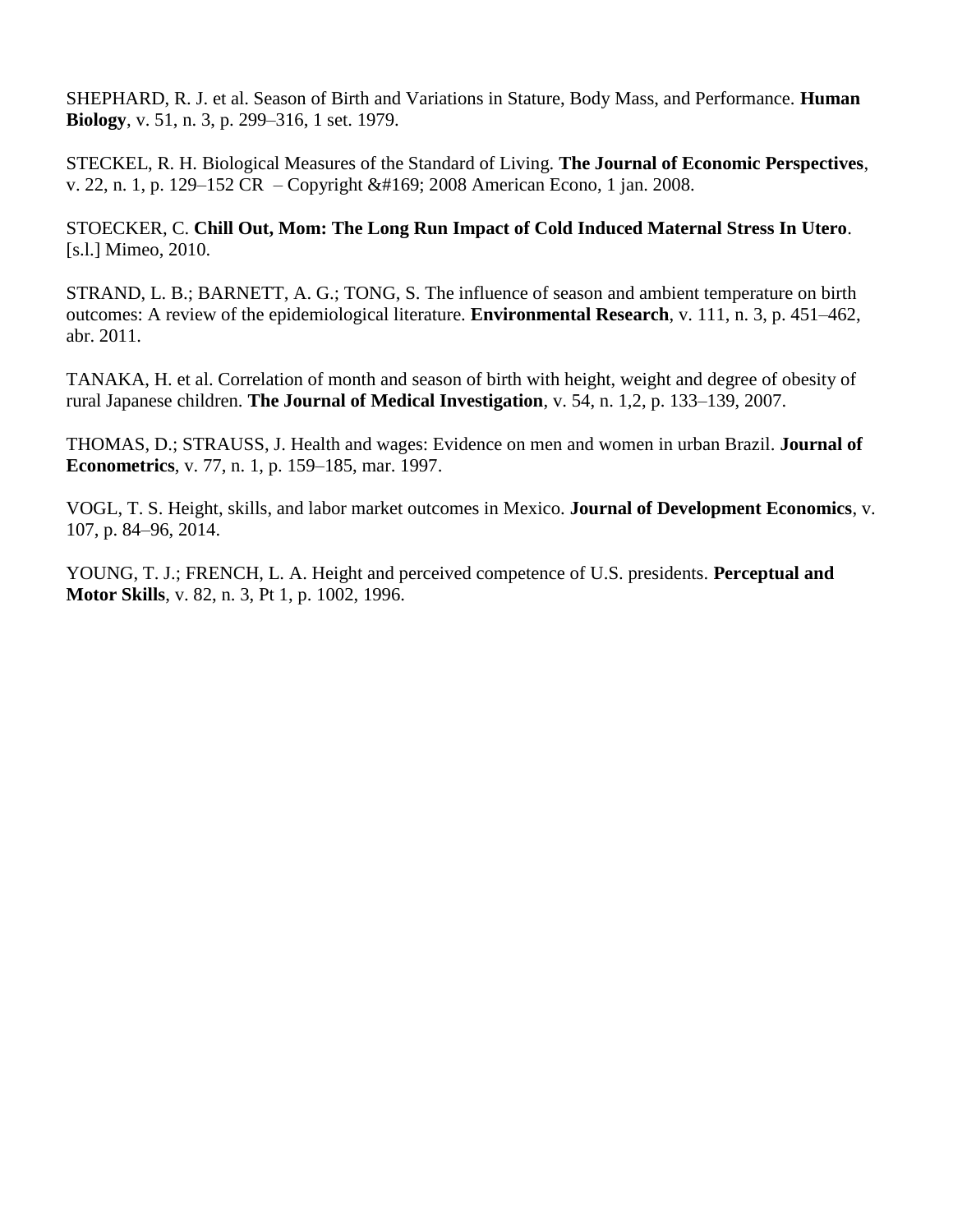### Table 1. Summary Statistics PNAD

|                         | Observations | Mean     | <b>Standar Deviation</b> | Minimum     | Maximum  |
|-------------------------|--------------|----------|--------------------------|-------------|----------|
| Years of Schooling      | 2248646      | 8.435924 | 4.557063                 |             | 17       |
| <b>Iliteracy</b>        | 2248575      | .0953617 | .2937139                 |             |          |
| Employment              | 2248646      | .7093543 | .4540604                 |             |          |
| Informal Employment (1) | 1588913      | .5091001 | .4999173                 |             |          |
| Informal Employment (2) | 1588900      | .4605055 | .4984379                 |             |          |
| Wages, Logged           | 1449182      | 1.634923 | .9375414                 | $-5.706079$ | 8.628225 |
| Women                   | 2248646      | .5197529 | .4996098                 |             |          |
| White                   | 2248646      | .5128769 | .4998343                 |             |          |
| January                 | 2218348      | .0822894 | .2748052                 |             |          |
| February                | 2218348      | .0753718 | .2639904                 |             |          |
| March                   | 2218348      | .0855308 | .27967                   |             |          |
| April                   | 2218348      | .0828138 | .2756007                 |             |          |
| May                     | 2218348      | .0871185 | .2820087                 |             |          |
| June                    | 2218348      | .0857286 | .279963                  |             |          |
| July                    | 2218348      | .084581  | .2782573                 |             |          |
| August                  | 2218348      | .0869148 | .2817102                 |             |          |
| September               | 2218348      | .0860079 | .2803758                 |             |          |
| October                 | 2218348      | .0860173 | .2803896                 |             |          |
| November                | 2218348      | .07912   | .269926                  |             |          |
| December                | 2218348      | .0785061 | .2689663                 |             |          |

Illiteracy is defined as the ability to read and write; wages are pre-tax wage and salary income over weeks worked and deflated using the producer price index (IPP), base 2013. Logged wages reports the log of average wages (<16.213 dollars per year); informal employment (1) is defined as individual employment status comprising the categories of employed without possession of a signed labor card or a registered labor contract, household worker without a signed labor card, own-account work or self-employment, unpaid worker, worker in production for own consumption, and worker in construction for own use; informal employment (2) is defined through membership of a social security institute or contribution to social security institutes (social protection coverage) in any job during the reference week for persons 10 years or older.

#### Table 2. Summary Statistics POF

|                                   | <b>Observations</b> | Mean     | <b>Standar Deviation</b> | Minimum | Maximum |
|-----------------------------------|---------------------|----------|--------------------------|---------|---------|
| Height                            | $1.05e + 08$        | 164.7713 | 9.478115                 | 47.2    | 199.5   |
| Women                             | $1.24e+08$          | .5069173 | .4999522                 |         |         |
| White                             | $1.23e+08$          | .4847608 | .4997677                 |         |         |
| January                           | $1.23e+08$          | .0819006 | .2742133                 |         |         |
| February                          | $1.23e+08$          | .075427  | .2640791                 |         |         |
| March                             | $1.23e + 08$        | .083716  | .2769614                 |         |         |
| April                             | $1.23e+08$          | .0816127 | .2737738                 |         |         |
| May                               | $1.23e+08$          | .0860752 | .2804751                 |         |         |
| June                              | $1.23e+08$          | .0821648 | .2746157                 |         |         |
| July                              | $1.23e+08$          | .0880556 | .2833758                 |         |         |
| August                            | $1.23e+08$          | .0861138 | .280532                  |         |         |
| September                         | $1.23e + 08$        | .0854457 | .2795438                 |         |         |
| October                           | $1.23e+08$          | .0885585 | .2841054                 |         |         |
| November                          | $1.23e+08$          | .0801124 | .2714672                 |         |         |
| December<br>. <i>.</i><br>$- - -$ | $1.23e+08$          | .0808175 | .2725547                 |         |         |

Height is defined as <250 centimeters.

### Table 3. Summary Statistics NSIBR

|                       | <b>Observations</b> | Mean     | <b>Standar Deviation</b> | Minimum  | Maximum  |
|-----------------------|---------------------|----------|--------------------------|----------|----------|
| Birth Weight, Logged  | 32364790            | 8.046245 | .2120483                 | 3.970292 | 9.148465 |
| Low Birth Weight      | 32364790            | .0874875 | .2825481                 |          |          |
| Apgar Score           | 30476420            | 9.283852 | .9031416                 |          | 10       |
| Low Apgar Score       | 30476420            | .0293995 | .1689236                 |          |          |
| Preterm               | 32010916            | .0750807 | .2635215                 |          |          |
| Male                  | 32492779            | .5120755 | .4998542                 |          |          |
| Low Schooling         | 31682515            | .0210641 | .1435981                 |          |          |
| Married Mother        | 31891265            | .3608989 | .4802613                 |          |          |
| <b>Teenage Mother</b> | 32469257            | .2684565 | .4431564                 |          |          |
| January               | 32492779            | .0832783 | .2763024                 |          |          |
| February              | 32492779            | .0798597 | .2710758                 |          |          |
| March                 | 32492779            | .0918384 | .2887977                 |          |          |
| April                 | 32492779            | .0878685 | .2831036                 |          |          |
| May                   | 32492779            | .0899749 | .2861457                 |          |          |
| June                  | 32492779            | .0844955 | .2781294                 |          |          |
| July                  | 32492779            | .0842608 | .2777785                 |          |          |
| August                | 32492779            | .0819518 | .2742912                 |          |          |
| September             | 32492779            | .0822069 | .2746797                 |          |          |
| October               | 32492779            | .0800997 | .2714475                 |          |          |
| November              | 32492779            | .0759174 | .2648659                 |          |          |
| December              | 32492779            | .0782482 | .2685617                 |          |          |

Birth weight is measured in grams, Low birth weight is defined as <2500 grams, the Apgar score is a five-minute Apgar score, the low Apgar score is defined as a five-minute Apgar score <8, and preterm is defined as [a birth](https://en.wikipedia.org/wiki/Birth) of a [baby](https://en.wikipedia.org/wiki/Baby) at less than 37 weeks [gestational age.](https://en.wikipedia.org/wiki/Gestational_age) Family controls include a dummy for mother having a low level schooling (years of schooling<12), a dummy for having a married mother and a dummy for having a teenage mother (age≤20).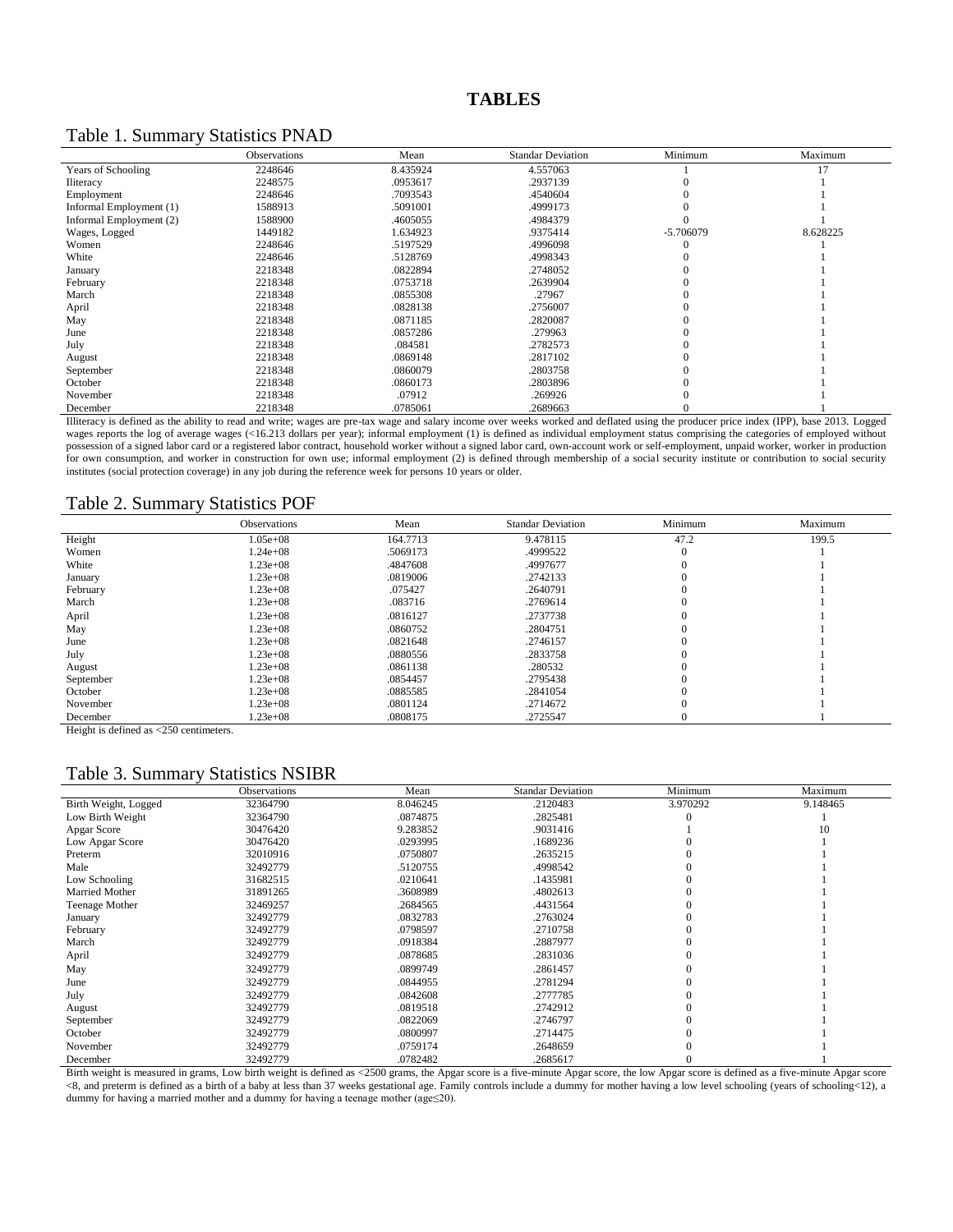| Table 4. Month of birth and Adult Outcomes: Results from the PNAD and the POF |  |
|-------------------------------------------------------------------------------|--|
|-------------------------------------------------------------------------------|--|

|                             | Years of       | Illiteracy       | Employment   | Wages,          |                 | Informal        |           | Height    |             |
|-----------------------------|----------------|------------------|--------------|-----------------|-----------------|-----------------|-----------|-----------|-------------|
|                             | Schooling      |                  |              | Logged          |                 | Employment      | All       | Males     | Females     |
|                             | (1)            | (2)              | (3)          | (4)             | (5)             | (6)             | (7)       | (8)       | (9)         |
| Month of Birth:             |                |                  |              |                 |                 |                 |           |           |             |
| February                    | 0.103          | $-0.0078$        | $-0.000298$  | 0.00906         | $-0.00525$      | $-0.00622$      | $-0.0828$ | $-0.08$   | $-0.0866$   |
|                             | $[0.0160]$ *** | $[0.000992]$ *** | [0.00163]    | $[0.00372]$ **  | $[0.00215]$ **  | $[0.00210]$ *** | [0.170]   | [0.242]   | [0.241]     |
| March                       | 0.127          | $-0.00646$       | 0.00251      | 0.0151          | $-0.00748$      | $-0.00718$      | 0.058     | $-0.208$  | 0.262       |
|                             | $[0.0155]$ *** | [0.000970]***    | [0.00160]    | $[0.00375]***$  | $[0.00214]$ *** | $[0.00208]$ *** | [0.181]   | [0.268]   | [0.254]     |
| April                       | 0.121          | $-0.00719$       | 0.000567     | 0.0142          | $-0.00416$      | $-0.00457$      | 0.249     | 0.365     | 0.131       |
|                             | $[0.0158]$ *** | $[0.00101]***$   | [0.00161]    | $[0.00405]$ *** | $[0.00221]$ *   | $[0.00205]$ **  | [0.183]   | [0.283]   | [0.231]     |
| May                         | 0.0783         | $-0.00392$       | 0.000122     | 0.0112          | $-0.00465$      | $-0.00364$      | 0.154     | $-0.0396$ | 0.297       |
|                             | $[0.0163]$ *** | $[0.00101]***$   | [0.00166]    | $[0.00402]$ *** | $[0.00213]**$   | $[0.00213]*$    | [0.174]   | [0.264]   | [0.225]     |
| June                        | $-0.00272$     | $-0.00175$       | 0.000965     | $-0.00578$      | $-0.00186$      | $-0.000925$     | 0.0469    | $-0.112$  | 0.154       |
|                             | [0.0158]       | $[0.00105]$ *    | [0.00161]    | [0.00411]       | [0.00218]       | [0.00214]       | [0.199]   | [0.260]   | [0.253]     |
| July                        | 0.106          | $-0.00825$       | 0.00227      | 0.00464         | $-0.00336$      | $-0.00324$      | 0.000699  | $-0.319$  | 0.246       |
|                             | $[0.0153]$ *** | $[0.000987]***$  | [0.00155]    | [0.00416]       | [0.00215]       | [0.00215]       | [0.176]   | [0.250]   | [0.248]     |
| August                      | 0.0356         | $-0.00565$       | $-0.0000914$ | $-0.00841$      | $-0.000221$     | 0.000686        | 0.129     | 0.154     | 0.0722      |
|                             | $[0.0162]$ **  | $[0.00101]***$   | [0.00158]    | $[0.00404]$ **  | [0.00206]       | [0.00204]       | [0.176]   | [0.258]   | [0.248]     |
| September                   | 0.0849         | $-0.00771$       | $-0.000213$  | $-0.00438$      | $-0.0024$       | $-0.00146$      | 0.0317    | $-0.161$  | 0.158       |
|                             | $[0.0154]$ *** | $[0.00102]$ ***  | [0.00168]    | [0.00406]       | [0.00211]       | [0.00199]       | [0.174]   | [0.254]   | [0.228]     |
| October                     | 0.0965         | $-0.00781$       | 0.00184      | $-0.00244$      | $-0.00442$      | $-0.0032$       | $-0.104$  | $-0.294$  | 0.0584      |
|                             | $[0.0155]$ *** | $[0.00101]***$   | [0.00161]    | [0.00377]       | $[0.00211]$ **  | [0.00206]       | [0.165]   | [0.263]   | [0.214]     |
| November                    | 0.137          | $-0.01$          | 0.00106      | 0.000199        | $-0.00418$      | $-0.00372$      | 0.227     | $-0.0125$ | 0.43        |
|                             | $[0.0165]$ *** | $[0.000988]$ *** | [0.00169]    | [0.00397]       | $[0.00221]$ *   | $[0.00214]$ *   | [0.158]   | [0.250]   | $[0.229]$ * |
| December                    | 0.078          | $-0.00402$       | 0.00169      | $-0.00654$      | $-0.00152$      | $-0.000241$     | $-0.0359$ | $-0.106$  | 0.0126      |
|                             | $[0.0152]$ *** | $[0.00102]$ ***  | [0.00167]    | [0.00405]       | [0.00227]       | [0.00222]       | [0.196]   | [0.257]   | [0.269]     |
| <b>Observations</b>         | 2218348        | 2218280          | 2218348      | 1430229         | 1567056         | 1567043         | 104855569 | 49757861  | 55097708    |
| R-Squared                   | 0.176          | 0.107            | 0.123        | 0.173           | 0.077           | 0.091           | 0.476     | 0.164     | 0.123       |
| Demographic Controls        | Yes            | Yes              | Yes          | Yes             | Yes             | Yes             | Yes       | Yes       | Yes         |
| <b>Municipality Dummies</b> | Yes            | Yes              | Yes          | Yes             | Yes             | Yes             | Yes       | Yes       | Yes         |
| Year-of-birth Dummies       | Yes            | Yes              | Yes          | Yes             | Yes             | Yes             | Yes       | Yes       | Yes         |
| <b>State Dummies</b>        | Yes            | Yes              | Yes          | Yes             | Yes             | Yes             | Yes       | Yes       | Yes         |

Source: Author's elaboration based on the results of this paper.

*Notes:* Results from columns (1) to (6) are based on PNAD and from (7) to (9) are based on POF. Demographic Controls contains a dummy for women and a dummy for white in all columns. Robust standard errors in brackets are clustered at Primary Sampling Unit from columns (1) to (6) and at Sample Sector from columns (7) to (9). Illiteracy is defined as the ability to read and write; wages are pre-tax wage and salary income over<br>we individual employment status comprising the categories of employed without possession of a signed labor card or a registered labor contract, household worker without a signed labor card, own-account work or self-<br>employmen institute or contribution to social security institutes (social protection coverage) in any job during the reference week for persons 10 years or older; Height is defined as <250 centimeters. Each column is a separate regr

# Table 5. Month of birth and Adult Outcomes by Gender: Results from the PNAD

|                             |                |                           |                 |                 |                |                |                 |                 |                 |             | <b>Informal Employment</b> |               |
|-----------------------------|----------------|---------------------------|-----------------|-----------------|----------------|----------------|-----------------|-----------------|-----------------|-------------|----------------------------|---------------|
|                             |                | <b>Years of Schooling</b> | Illiteracy      |                 | Employment     |                | Wages, Logged   |                 | Definition 1    |             | Definition 1               |               |
|                             | Male           | Female                    | Male            | Female          | Male           | Female         | Male            | Female          | Male            | Female      | Male                       | Female        |
|                             |                | 2                         | 3               | $\overline{4}$  | 5              | 6              | $\tau$          | 8               | $\mathbf Q$     | 10          | 11                         | 12            |
| Month of Birth:             |                |                           |                 |                 |                |                |                 |                 |                 |             |                            |               |
| February                    | 0.123          | 0.0867                    | $-0.00834$      | $-0.00732$      | $-0.00397$     | 0.00337        | 0.0141          | 0.00254         | $-0.00879$      | $-0.000924$ | $-0.0101$                  | $-0.00159$    |
|                             | $[0.0240]$ *** | $[0.0213]$ ***            | $[0.00154]$ *** | $[0.00129]$ *** | $[0.00201]$ ** | [0.00255]      | $[0.00502]$ *** | [0.00630]       | $[0.00277]$ *** | [0.00355]   | $[0.00269]$ ***            | [0.00350]     |
| March                       | 0.129          | 0.129                     | $-0.00843$      | $-0.00474$      | $-0.000765$    | 0.00565        | 0.0214          | 0.00707         | $-0.00948$      | $-0.00501$  | $-0.0102$                  | $-0.00355$    |
|                             | $[0.0222]$ *** | $[0.0210]$ ***            | $[0.00144]$ *** | $[0.00127]***$  | [0.00184]      | $[0.00253]$ ** | $[0.00496]$ *** | [0.00589]       | $[0.00276]$ *** | [0.00333]   | $[0.00268]$ ***            | [0.00332]     |
| April                       | 0.134          | 0.111                     | $-0.00902$      | $-0.00558$      | $-0.00346$     | 0.00458        | 0.0231          | 0.00134         | $-0.00657$      | $-0.00119$  | $-0.00778$                 | $-0.000533$   |
|                             | $[0.0239]$ *** | $[0.0210]$ ***            | $[0.00150]$ *** | $[0.00132]$ *** | $[0.00199]$ *  | $[0.00241]$ *  | $[0.00525]$ *** | [0.00629]       | $[0.00281]$ **  | [0.00352]   | $[0.00264]$ ***            | [0.00342]     |
| May                         | 0.0933         | 0.0657                    | $-0.00623$      | $-0.00178$      | $-0.00193$     | 0.00233        | 0.0148          | 0.00549         | $-0.00647$      | $-0.0022$   | $-0.00599$                 | $-0.000438$   |
|                             | $[0.0232]$ *** | $[0.0212]$ ***            | $[0.00146]$ *** | [0.00134]       | [0.00189]      | [0.00264]      | $[0.00540]$ *** | [0.00601]       | $[0.00280]$ **  | [0.00325]   | $[0.00273]$ **             | [0.00321]     |
| June                        | $-0.00809$     | 0.00607                   | $-0.00241$      | $-0.00136$      | 0.00112        | 0.00085        | $-0.00355$      | $-0.00785$      | $-0.00322$      | $-0.000323$ | $-0.00454$                 | 0.00349       |
|                             | [0.0230]       | [0.0223]                  | [0.00150]       | [0.00138]       | [0.00178]      | [0.00251]      | [0.00521]       | [0.00638]       | [0.00271]       | [0.00353]   | $[0.00263]$ *              | [0.00338]     |
| July                        | 0.102          | 0.111                     | $-0.0096$       | $-0.007$        | 0.000537       | 0.00408        | 0.0106          | $-0.0045$       | $-0.00566$      | $-0.000317$ | $-0.00586$                 | 0.000245      |
|                             | $[0.0225]$ *** | $[0.0207]***$             | $[0.00152]$ *** | $[0.00128]$ *** | [0.00187]      | $[0.00241]$ *  | $[0.00529]$ **  | [0.00629]       | $[0.00284]$ **  | [0.00337]   | $[0.00282]$ **             | [0.00336]     |
| August                      | 0.0385         | 0.0352                    | $-0.00727$      | $-0.00422$      | $-0.00308$     | 0.00277        | $-0.00295$      | $-0.0162$       | $-0.00433$      | 0.00518     | $-0.00315$                 | 0.00564       |
|                             | $[0.0227]$ *   | [0.0215]                  | $[0.00149]$ *** | $[0.00136]$ *** | $[0.00185]$ *  | [0.00256]      | [0.00520]       | $[0.00626]$ *** | [0.00266]       | [0.00333]   | [0.00260]                  | $[0.00327]$ * |
| September                   | 0.089          | 0.0827                    | $-0.0093$       | $-0.00615$      | $-0.00294$     | 0.00253        | 0.00299         | $-0.0152$       | $-0.00606$      | 0.0022      | $-0.00464$                 | 0.00251       |
|                             | $[0.0227]***$  | $[0.0210]$ ***            | $[0.00153]$ *** | $[0.00132]$ *** | [0.00188]      | [0.00267]      | [0.00517]       | $[0.00659]$ **  | $[0.00279]$ **  | [0.00334]   | $[0.00264]$ *              | [0.00320]     |
| October                     | 0.0961         | 0.0967                    | $-0.00843$      | $-0.00713$      | 0.000698       | 0.0031         | 0.00335         | $-0.0109$       | $-0.00764$      | $-0.000314$ | $-0.00715$                 | 0.00194       |
|                             | $[0.0231]$ *** | $[0.0202]$ ***            | $[0.00149]$ *** | $[0.00133]***$  | [0.00187]      | [0.00251]      | [0.00505]       | $[0.00646]$ *   | $[0.00279]$ *** | [0.00324]   | $[0.00269]$ ***            | [0.00323]     |
| November                    | 0.159          | 0.12                      | $-0.0126$       | $-0.00772$      | $-0.00177$     | 0.00397        | 0.00547         | $-0.00692$      | $-0.00422$      | $-0.00439$  | $-0.00583$                 | $-0.00119$    |
|                             | $[0.0231]$ *** | $[0.0227]$ ***            | $[0.00143]$ *** | $[0.00135]$ *** | [0.00204]      | [0.00255]      | [0.00531]       | [0.00619]       | [0.00284]       | [0.00358]   | $[0.00277]$ **             | [0.00340]     |
| December                    | 0.106          | 0.0571                    | $-0.00699$      | $-0.00143$      | $-0.00174$     | 0.00497        | 0.00155         | $-0.0172$       | $-0.00396$      | 0.00142     | $-0.00467$                 | 0.00512       |
|                             | $[0.0227]$ *** | $[0.0213]$ ***            | $[0.00154]$ *** | [0.00132]       | [0.00188]      | $[0.00251]$ ** | [0.00508]       | $[0.00654]$ *** | [0.00296]       | [0.00350]   | [0.00284]                  | [0.00349]     |
| Observations                | 1060746        | 1157602                   | 1060710         | 1157570         | 1060746        | 1157602        | 847593          | 582636          | 894182          | 672874      | 894174                     | 672869        |
| R-Squared                   | 0.172          | 0.183                     | 0.11            | 0.108           | 0.050          | 0.044          | 0.194           | 0.142           | 0.078           | 0.075       | 0.099                      | 0.083         |
| Demographic Controls        | Yes            | Yes                       | Yes             | Yes             | Yes            | Yes            | Yes             | Yes             | Yes             | Yes         | Yes                        | Yes           |
| <b>Municipality Dummies</b> | Yes            | Yes                       | Yes             | Yes             | Yes            | Yes            | Yes             | Yes             | Yes             | Yes         | Yes                        | Yes           |
| Year-of-birth Dummies       | Yes            | Yes                       | Yes             | Yes             | Yes            | Yes            | Yes             | Yes             | Yes             | Yes         | Yes                        | Yes           |
| <b>State Dummies</b>        | Yes            | Yes                       | Yes             | Yes             | Yes            | Yes            | Yes             | Yes             | Yes             | Yes         | Yes                        | Yes           |

State Dummies Yes Yes Yes Yes Yes Yes Yes Yes Yes Yes Yes Yes Source: Author's elaboration based on the results of this paper. *Notes:* Demographic Controls contains a dummy for white. Robust standard errors clustered at primary sampling unit in brackets. Illiteracy is defined as the ability to read and write; wages are pre-tax wage and salary income over weeks worked and deflated using the producer price index (IPP), base 2013. Logged wages reports the log of average wages (<16.213 dollars per year); informal employment in the sixth column (5) is defined as individual employment status comprising the categories of employed without possession of a signed labor card or a registered labor contract, household worker without a signed labor card, own-account work<br>or self security institute or contribution to social security institutes (social protection coverage) in any job during the reference week for persons 10 years or older. Each column is a separate regression; the number of observat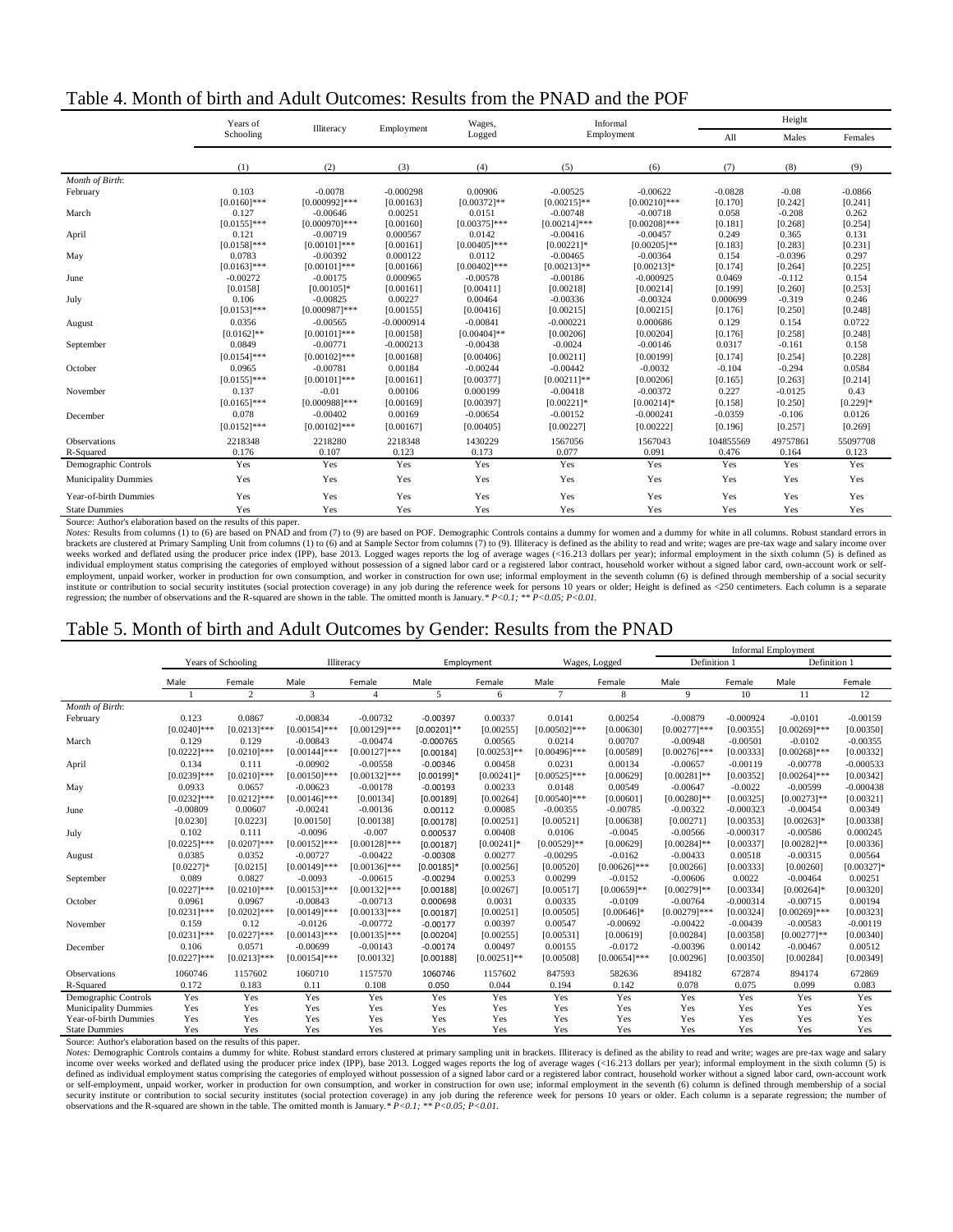| Table 6. Infant Health Outcomes by Month of Birth: Results from the NSIBR |
|---------------------------------------------------------------------------|
|---------------------------------------------------------------------------|

|                             | Birth Weight,    | Low Birth        | Apgar<br>Score   | Low Apgar        | Preterm          |
|-----------------------------|------------------|------------------|------------------|------------------|------------------|
|                             | Logged           | Weight $(<2500)$ |                  | Score $(<8)$     |                  |
|                             | (1)              | (2)              | (3)              | (4)              | (5)              |
| Month of Birth:             |                  |                  |                  |                  |                  |
| February                    | 0.000544         | $-0.00132$       | 0.00536          | $-0.000859$      | $-0.000982$      |
|                             | [0.000463]       | $[0.000588]$ **  | $[0.000924]$ *** | $[0.000254]$ *** | [0.000687]       |
| March                       | 0.000697         | $-0.00286$       | 0.00806          | $-0.00113$       | $-0.00545$       |
|                             | [0.000635]       | $[0.000715]***$  | $[0.00106]$ ***  | $[0.000219]$ *** | $[0.000719]$ *** |
| April                       | 0.00116          | $-0.00362$       | 0.0101           | $-0.00178$       | $-0.00518$       |
|                             | $[0.000581]$ *   | $[0.000623]$ *** | $[0.00138]$ ***  | $[0.000231]$ *** | $[0.000726]$ *** |
| May                         | 0.00120          | $-0.00369$       | 0.0107           | $-0.00176$       | $-0.00607$       |
|                             | $[0.000642]$ *   | $[0.000708]$ *** | $[0.00115]$ ***  | $[0.000274]$ *** | $[0.000742]$ *** |
| June                        | 0.00129          | $-0.00367$       | 0.0133           | $-0.00210$       | $-0.00462$       |
|                             | $[0.000675]$ *   | $[0.000664]$ *** | $[0.00132]$ ***  | $[0.000268]$ *** | $[0.000769]$ *** |
| July                        | 0.00135          | $-0.00352$       | 0.0145           | $-0.00203$       | $-0.00511$       |
|                             | $[0.000777]$ *   | $[0.000746]$ *** | $[0.00211]$ ***  | $[0.000254]$ *** | $[0.000728]$ *** |
| August                      | 0.000945         | $-0.00206$       | 0.0107           | $-0.00190$       | $-0.00293$       |
|                             | [0.000711]       | $[0.000774]$ **  | $[0.00152]$ ***  | $[0.000308]$ *** | $[0.000593]***$  |
| September                   | 0.00432          | $-0.00667$       | 0.0184           | $-0.00291$       | $-0.00959$       |
|                             | $[0.000712]$ *** | $[0.000705]$ *** | $[0.00152]***$   | $[0.000392]$ *** | $[0.000602]$ *** |
| October                     | 0.00207          | $-0.00376$       | 0.0171           | $-0.00220$       | $-0.00615$       |
|                             | $[0.000501]***$  | $[0.000557]***$  | $[0.00218]$ ***  | $[0.000437]$ *** | $[0.000539]$ *** |
| November                    | 0.000744         | $-0.00268$       | 0.0109           | $-0.00143$       | $-0.00427$       |
|                             | $[0.000233]***$  | $[0.000287]***$  | $[0.00190]$ ***  | $[0.000447]$ *** | $[0.000598]$ *** |
| December                    | $-0.00211$       | 0.000446         | 0.0121           | $-0.00147$       | $-0.000715$      |
|                             | $[0.000260]$ *** | $[0.000210]$ **  | $[0.00193]$ ***  | $[0.000400]$ *** | [0.000753]       |
| Observations                | 32364790         | 32364790         | 30476420         | 30476420         | 32010916         |
| R-Squared                   | 0.004            | 0.001            | 0.027            | 0.002            | 0.006            |
| <b>Municipality Dummies</b> | Yes              | Yes              | Yes              | Yes              | Yes              |
| Year-of-birth Dummies       | Yes              | Yes              | Yes              | Yes              | Yes              |
| <b>State Dummies</b>        | Yes              | Yes              | Yes              | Yes              | Yes              |

Source: Author's elaboration based on the results of this paper.

*Notes:* Robust standard errors clustered at Federative Unit in brackets. Birth weight is measured in grams, Low birth weight is defined as <2500 grams, the Apgar score is a five-minute Apgar score, the low Apgar score is defined as a five-minute Apgar score <8, and preterm is defined as [a birth](https://en.wikipedia.org/wiki/Birth) of a [baby](https://en.wikipedia.org/wiki/Baby) at less than 37 weeks [gestational age.](https://en.wikipedia.org/wiki/Gestational_age) Each column is a separate regression; the number of observations and the R-squared are shown in the table. The omitted month is January.*\* P<0.1; \*\* P<0.05; P<0.01.*

#### Table 7. Month of Birth and Family Background: Results from the NSIBR

|                             | <b>High Schooling</b> | Low Schooling    | Married Mother  | Teenage Mother   |
|-----------------------------|-----------------------|------------------|-----------------|------------------|
|                             | (1)                   | (2)              | (3)             | (4)              |
| Month of Birth:             |                       |                  |                 |                  |
| February                    | 0.00121               | $-0.000881$      | 0.000166        | $-0.000934$      |
|                             | $[0.000565]$ **       | $[0.000304]$ *** | [0.000960]      | [0.000779]       |
| March                       | 0.00149               | $-0.00141$       | $-0.00148$      | 0.0000505        |
|                             | $[0.000702]$ **       | $[0.000418]***$  | [0.000875]      | [0.000813]       |
| April                       | 0.000228              | $-0.00154$       | $-0.00279$      | 0.000554         |
|                             | [0.000528]            | $[0.000419]$ *** | $[0.00114]$ **  | [0.00110]        |
| May                         | $-0.000447$           | $-0.00185$       | $-0.00616$      | 0.00133          |
|                             | [0.000515]            | $[0.000537]***$  | $[0.00130]$ *** | [0.00116]        |
| June                        | 0.000227              | $-0.00194$       | $-0.00797$      | 0.00326          |
|                             | [0.000512]            | $[0.000558]$ *** | $[0.00138]$ *** | $[0.00130]$ **   |
| July                        | 0.00229               | $-0.00220$       | $-0.00863$      | 0.00256          |
|                             | $[0.000675]$ ***      | $[0.000660]$ *** | $[0.00137]***$  | $[0.00102]$ **   |
| August                      | 0.00173               | $-0.00201$       | $-0.00983$      | 0.00394          |
|                             | $[0.000818]$ **       | $[0.000582]$ *** | $[0.00131]$ *** | $[0.00103]$ ***  |
| September                   | 0.00667               | $-0.00296$       | $-0.00611$      | 0.00165          |
|                             | $[0.000804]$ ***      | $[0.000748]$ *** | $[0.00152]$ *** | [0.00103]        |
| October                     | 0.00611               | $-0.00307$       | $-0.00258$      | $-0.00145$       |
|                             | $[0.00118]$ ***       | $[0.000766]$ *** | [0.00188]       | [0.000876]       |
| November                    | 0.00284               | $-0.00339$       | $-0.00597$      | $-0.00232$       |
|                             | $[0.000726]$ ***      | $[0.000840]$ *** | $[0.00127]$ *** | $[0.000837]**$   |
| December                    | 0.00615               | $-0.00385$       | $-0.00314$      | $-0.00390$       |
|                             | $[0.000513]***$       | $[0.000834]$ *** | $[0.00145]$ **  | $[0.000645]$ *** |
| <b>Observations</b>         | 31682515              | 31682515         | 31891265        | 32469257         |
| R-Squared                   | 0.016                 | 0.022            | 0.030           | 0.014            |
| <b>Municipality Dummies</b> | Yes                   | Yes              | Yes             | Yes              |
| Year-of-birth Dummies       | Yes                   | Yes              | Yes             | Yes              |
| <b>State Dummies</b>        | Yes                   | Yes              | Yes             | Yes              |

Source: Author's elaboration based on the results of this paper.

*Notes:* Robust standard errors clustered at Federative Unit in brackets. Each column is a separate linear-probability regression, where second column (1) is a regression on dummy for mother having a high level of schooling (years of schooling≥12), third column (2) is a regression on dummy for mother having a low level schooling (years of schooling<12), fourth column (3) is a regression on dummy for having a married mother, fifth column (4) is a regression on dummy for having a teenage mother (age≤20). The number of observations and the R-squared are shown in the table. The omitted month is January.*\* P<0.1; \*\* P<0.05; P<0.01.*